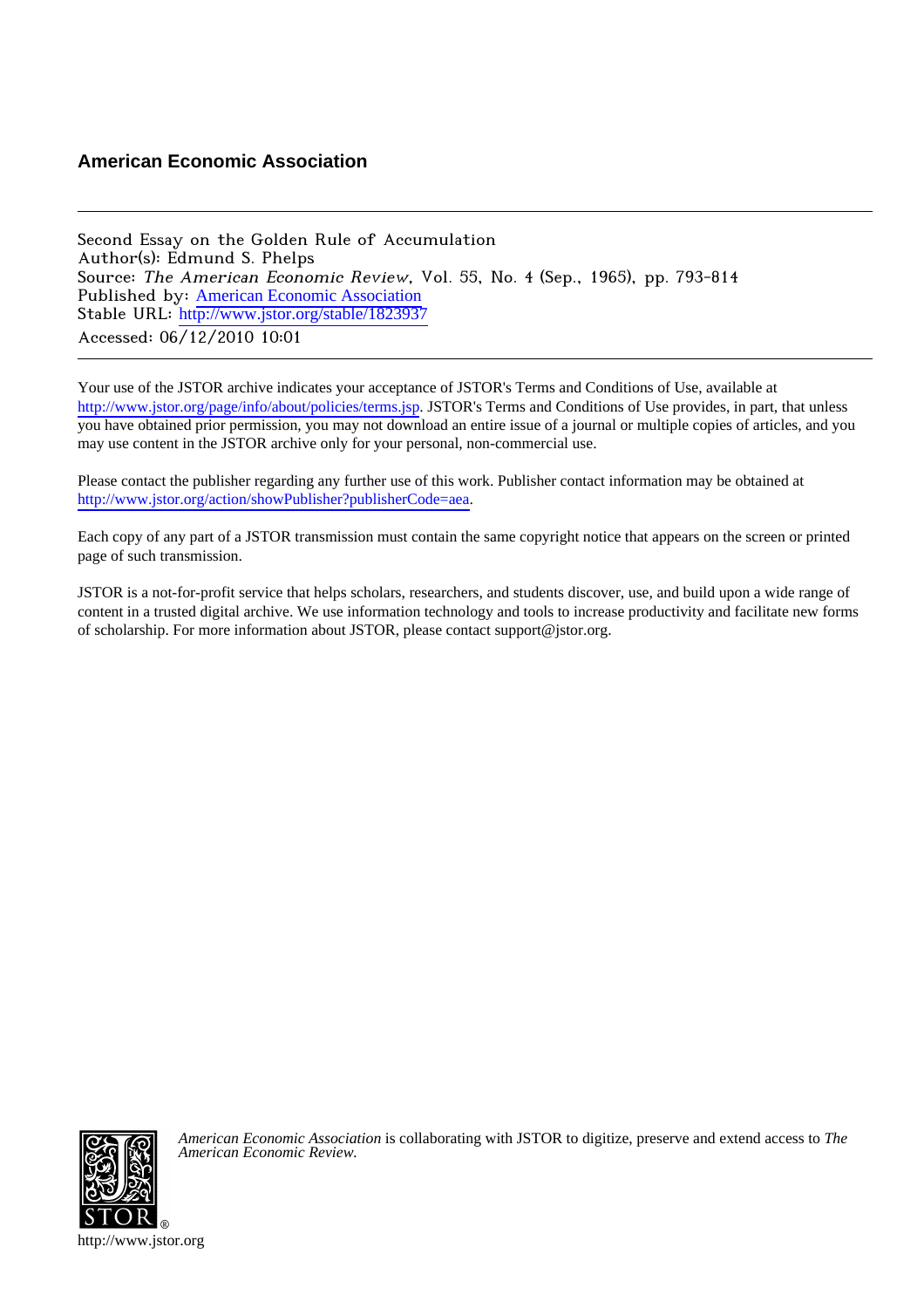# **SECOND ESSAY ON THE GOLDEN RULE OF ACCUMULATION**

# **By EDMUND S. PHELPS\***

**Four years ago, I presented a theorem on maximal consumption in a golden age [7]. The same theorem was discovered and published by Allais [1], Desrousseaux [3], Mrs. Robinson [10], Swan [15], and von Weizsacker [17].1 The theorem established may be expressed as follows:** 

**If there exists a golden-age growth path2 on which the social net rate of return to investment equals the rate of growth (hence, in one class of models, the fraction of output saved equals the capital elasticity of output)-or, in market terms, a golden-age path on which the competitive interest rate equals the growth rate and hence gross invest**ment equals the gross competitive earnings of capital—then this golden **age produces a path of consumption which is uniformly higher than the consumption path associated with any other golden age.** 

**The consumption-maximizing golden age will be referred to in this paper, as in [7], as the Golden Rule or GR path.** 

**The papers cited raise two sorts of questions. The first concerns the conditions for the existence of the GR path. Some of the papers (including my own) erroneously suggest that the GR path can exist only in "neoclassical" models, i.e., models in which capital and labor are continuously substitutable. Some of the papers leave the false impression that the GR path exists only if there is no technical progress, while my own paper errs with respect to the type of technical progress which permits a GR path. The first part of this paper examines in two kinds of models the conditions for the existence of the GR path. We show, as a few writers have indicated, that the GR path may exist in the un-** 

**\* The author is associate professor of economics at Yale University. He owes a great debt to Tjalling C. Koopmans who contributed the basis for the theorems established in the second part of this paper. David Cass, Peter A. Diamond, Paul A. Samuelson, and Robert M. Solow made useful comments on an earlier draft. The author alone is responsible for any errors in the final product.** 

**1 Mention should also be made of an unpublished paper by Beckmann [2] in which the theorem is proved for the Cobb-Douglas case and the dissertation of Srinivasan [14] in which the existence of a state of maximum per capita consumption with a growing labor force is shown. All these authors made the finding independently, circa 1960.** 

**<sup>2</sup>By a golden-age path we mean a growth path in which literally every variable changes (if at all) at a constant relative rate. It follows immediately that if investment is positive then output, investment, and consumptioin must all grow at the same (constant) rate. Various other properties can be derived.**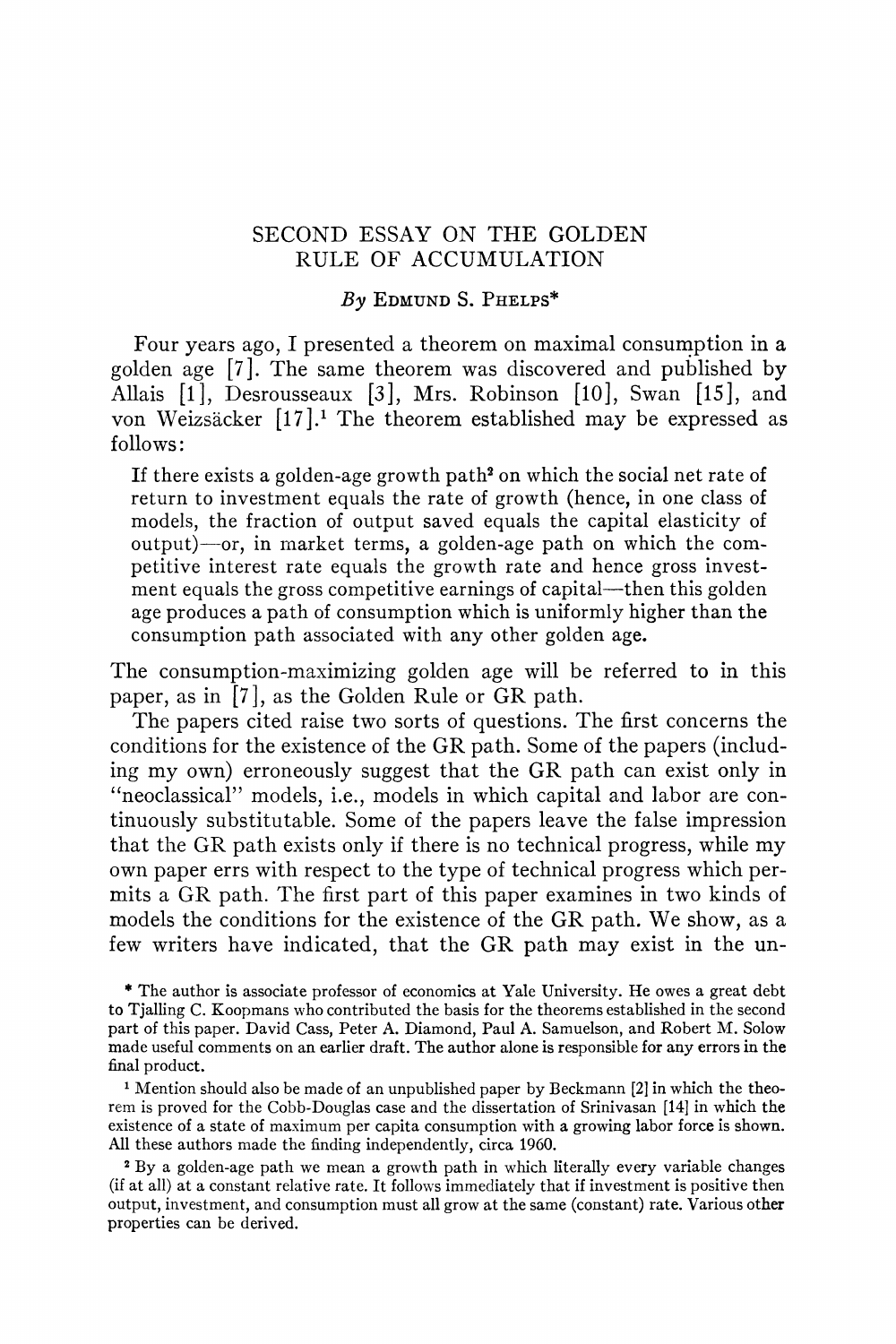**neoclassical Harrod-Domar model as well as in the neoclassical model. And we show that a positive-investment GR path can exist only if technical progress can be described as purely "labor-augmenting."** 

**Question also arises as to the normative significance of the theorem. We called the saving rule prevailing on the consumption-maximizing golden-age path the Golden Rule of Accumulation because, on that path, each "generation" saves (on behalf of future generations as it were) that fraction of income which it would have past generations save, subject to the constraint that all generations past and present are to save the same fraction of income. But no proof of the "optimality" of the GR path was given nor was any suggestion of its optimality seriously intended. Society need not confine itself to golden-age paths (should they exist) nor aim to achieve golden-age growth asymptotically. And even if some golden-age path should be utility-maximizing (at least for some initial conditions) the rate of time preference may make that path different from the GR path. It was evidently reflections such as these which led Pearce [6 ] and Samuelson [i1 ] to doubt whether the GR path has any important normative significance at all.** 

**In the second part of this paper it will be shown, however, that, whether or not it is "optimal," the GR path has the following important normative property: Any growth path on which, at some point in time and forever after, the capital-output ratio always exceeds its GR level by at least some constant amount-equivalently, any path which eventually keeps the social net rate of return to investment (or competitive rate of interest) permanently below its GR value by at least**  some finite amount—is *dynamically inefficient* in the sense that there **always exists another path which, starting from the same initial capital stock, produces more consumption at least some of the time and never less consumption. This is the proposition conjectured by the author in reply to Pearce [8]. Its proof here is based on a proof provided by Tjalling C. Koopmans. The significance of the theorem is this: no path which is dynamically inefficient can be optimal; hence no path which transgresses the GR path in the manner described can be optimal. (Warning: It is only paths which so transgress the GR path for infinitely long time that can be shown to be dynamically inefficient.)** 

**Since the conditions for a GR path are stringent, this theorem is only of theoretical interest. But we are able to prove analogous theorems even when no golden-age path, and hence no GR path, need exist. Thus we show that the possibility of "excessive capital deepening," despite a continuously positive rate of interest, is quite general.** 

**A fuller summary of the paper and some concluding remarks close the paper.**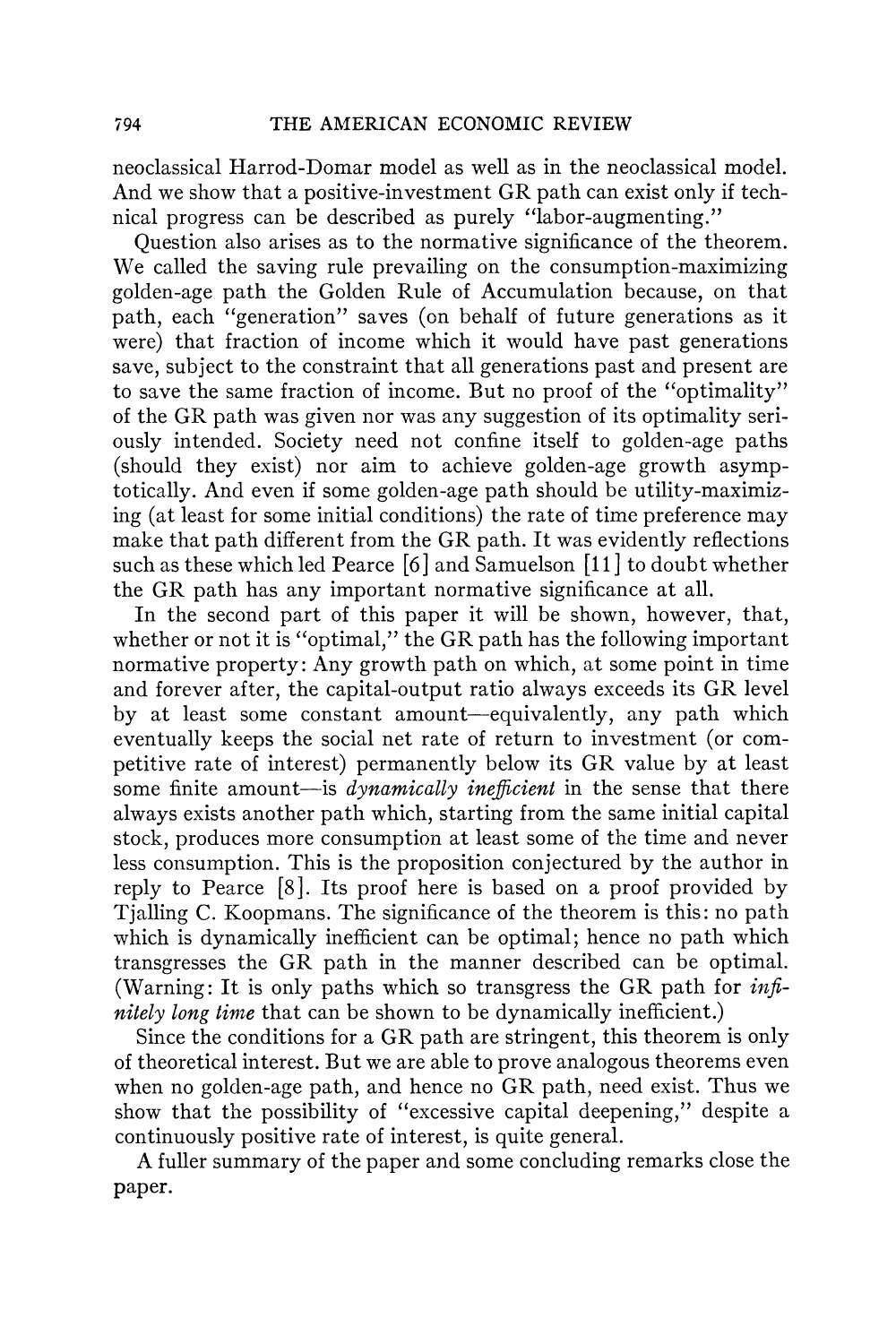#### PHELPS: GOLDEN RULE 795

### **I. Existence of the Golden-Rule Path**

**Section A will study the neoclassical and the Harrod-Domar models on the postulate that technical progress can be described as solely laboraugmenting. Section B will show that a GR path can exist only if technical progress can be described as labor-augmenting.** 

# A. Labor-Augmenting Technical Progress

**In both the neoclassical and Harrod-Domar cases, output, Q(t), is a**  continuous function of capital,  $K(t)$ , labor,  $L(t)$ , and time:

(1) 
$$
Q(t) = F[K(t), e^{\lambda t}L(t)], \quad \lambda \geq 0.
$$

**It is assumed here that technical progress can be described as solely labor-augmenting-time enters only in the second (labor) argument of the function-and that labor augmentation occurs at the constant exponential rate X. The function is supposed to be homogeneous of degree one (constant returns to scale).** 

We suppose that the labor force grows exponentially at rate  $\gamma$ :

(2) 
$$
L(t) = L_0 e^{\gamma t}, \quad \gamma \geq 0.
$$

Capital is taken to be subject to exponential decay at rate  $\delta$ , so that if  $I(t)$  denotes the rate of gross investment:

(3) 
$$
I(t) = \dot{K}(t) + \delta K(t), \quad \delta \geq 0.
$$

**Finally, consumption, C(t), is the difference between output and gross investment:** 

(4) 
$$
C(t) = Q(t) - I(t), \quad C(t) \geq 0.
$$

**The neoclassical case. We suppose now that the production function has the following "neoclassical" properties: it is twice differentiable (smooth marginal products), it is strictly concave (diminishing marginal products), and it has everywhere positive first derivatives (marginal products). That is,** 

(1a)  
\n
$$
\frac{\partial F}{\partial K} > 0, \qquad \frac{\partial F}{\partial L} > 0;
$$
\n
$$
\frac{\partial^2 F}{\partial K^2} < 0, \qquad \frac{\partial^2 F}{\partial L^2} < 0.
$$

**By virtue of constant returns to scale and (2):** 

(5) 
$$
Q(t) = L_0 e^{(\gamma + \lambda)t} F\left[\frac{K(t)}{L_0 e^{(\gamma + \lambda)t}}, 1\right].
$$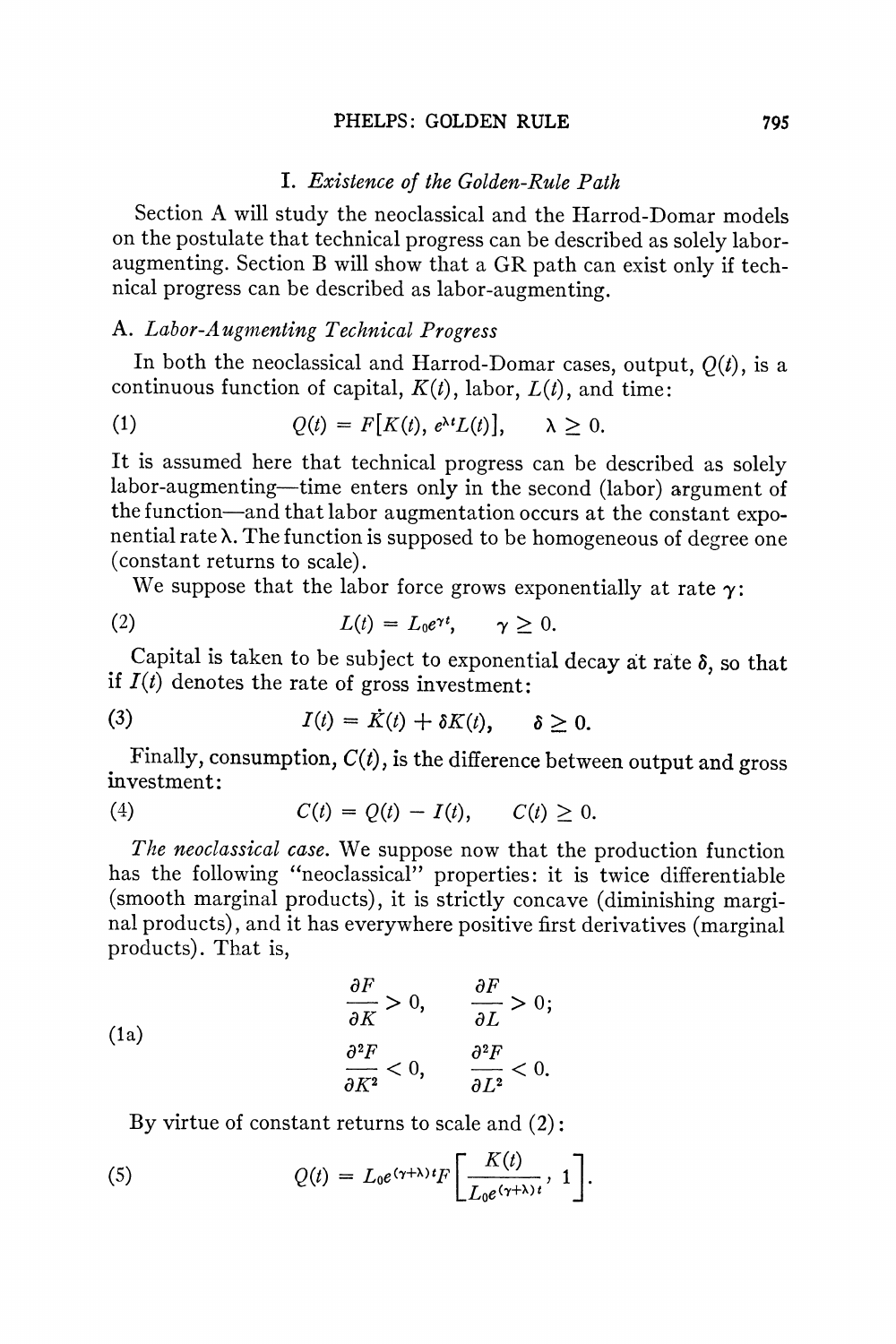**Hence, if we let k(t) denote capital per unit "effective labor,"** 

(6) 
$$
k(t) = \frac{K(t)}{L_0 e^{(\gamma + \lambda)t}},
$$

**and if we define** 

(7) 
$$
f(k(t)) = F[k(t), 1],
$$

**we can express the production function for all t as** 

(8) 
$$
Q(t) = L_0 e^{(\gamma + \lambda)t} f(k(t)), \quad f'(k(t)) > 0, \quad f''(k(t)) < 0.
$$

We show now that if  $k(t)$  is equal to any positive constant  $k > 0$ , then **the economy will grow in the manner of a golden age, provided of course**  that the constraint  $I(t) \leq Q(t)$  is satisfied.

Clearly, output will grow exponentially at rate  $g = \gamma + \lambda$ ,

(9) 
$$
Q(t) = L_0 e^{(\gamma + \lambda) t} f(k) = Q(0) e^{\sigma t},
$$

**as will the capital stock:** 

(10) 
$$
K(t) = L_0 e^{(\gamma + \lambda)t} k = K(0) e^{\sigma t}.
$$

**Hence, from (3) and the relation**  $\dot{K}(t) = gK(t)$ **, investment will also grow at the rate g:** 

(11) 
$$
I(t) = (g + \delta)K(0)e^{\sigma t} = (g + \delta)L_0k e^{\sigma t}.
$$

**Since investment and output will grow at the same rate, g, so will con**sumption,  $C(t)$ , (where  $C(t) = Q(t) - I(t)$ )

(12) 
$$
C(t) = [Q(0) - (g + \delta)K(0)]e^{\theta t} = [f(k) - (g + \delta)k]L_0e^{\theta t}.
$$

**The gross investment-output ratio, s, will be constant:** 

(13) 
$$
s = \frac{I(t)}{Q(t)} = \frac{(g+\delta)K(0)}{Q(0)} = \frac{(g+\delta)k}{f(k)}
$$

**So will the marginal productivity of capital,** 

(14)  
\n
$$
\frac{\partial F(K(t), e^{\lambda t}L(t))}{\partial K}:
$$
\n
$$
\frac{\partial F}{\partial K} = \frac{\partial F\left(\frac{K(t)}{L_0 e^{(\gamma+\lambda)t}}, 1\right)}{\partial \left(\frac{K(t)}{L_0 e^{(\gamma+\lambda)t}}\right)} = f'(k).
$$

**And so will the share of gross output going to capital, a, if capital**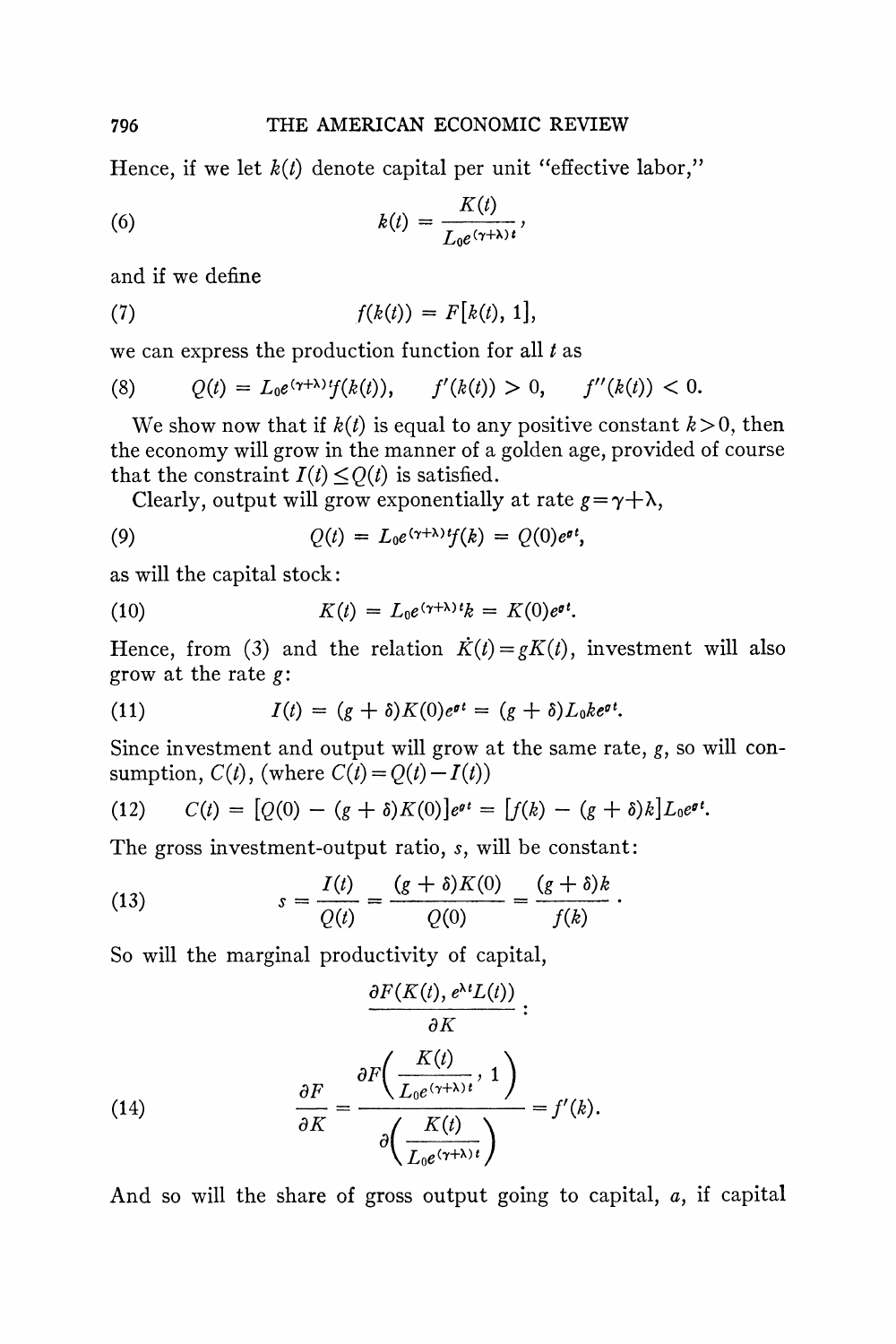**receives its marginal product:** 

(15) 
$$
a = \frac{\partial F}{\partial K} \frac{K(t)}{Q(t)} = \frac{f'(k)k}{f(k)}.
$$

**Conversely, it can be shown that every golden-age path in which**  investment is positive implies a constant value of  $k(t) > 0$  and a growth rate equal to  $\gamma + \lambda$ <sup>3</sup> Therefore, a golden age with positive investment occurs if and only if  $k(t) = k$ , a constant.

**Hence, in every golden age with positive investment, the growth rate**  of output, investment, and consumption is  $\gamma + \lambda$ . These golden-age con**sumption paths are therefore logarithmically parallel. Associated with**  each golden age is a certain value of s, of  $\partial F/\partial K$ , of  $K(0)$  and of k. Let **us assume for the moment (we drop this assumption later) that the golden age yielding the maximal consumption path, if such exists, is one**  in which  $k$ , and hence  $K(0)$ , is greater than zero. We assume, in other **words, that if a maximum exists, it is an interior one rather than a corner**  maximum at  $k=0$ . Then, for every t, the derivative of  $C(t)$  with respect **to K(O) in (12) must be zero on the GR path:** 

(16) 
$$
\frac{\partial C(t)}{\partial K(0)} = \frac{\partial F}{\partial K} - (g + \delta) = 0.
$$

**Equivalently, one can differentiate (12) with respect to k to obtain:** 

(16a) 
$$
f'(k) - (g + \delta) = 0.
$$

**That is, on this assumption, the marginal product of capital will equal**   $g+\delta$  on the GR path (if it exists).<sup>4</sup> Transposing terms in (16), we have:

$$
\frac{\partial F}{\partial K} - \delta = g
$$

**The left-hand side of (17) is the social net rate of return to investment.5 Hence this result states that if an interior golden-age consumption maxi-**

**<sup>3</sup> In a golden age, if investment is positive, then investment, consumption, and output must**  all grow at the same constant relative rate, denoted g. Hence  $Q(t) = Q(0)e^{\sigma t}$  and  $I(t) = I(0)e^{\sigma t}$ . And capital must grow at some constant relative rate, denoted h. Hence  $\vec{K}(t) = hK(t)$ . Therefore, by (3),  $I(t) = (h+\delta)K(t)$  which implies  $h = g$ . But if  $K(t) = K(0)e^{\sigma t}$  then, from (1) and the postulate that  $\partial F/\partial L > 0$ , if follows that  $g = \gamma + \lambda$ , hence that  $k(t)$  is constant.

**<sup>4</sup>A common-sense explanation of (16) has been provided by Solow [13]. Imagine that capital is initially free but that we are to invest so as to maintain a golden age once the initial capital stock has been chosen. Consider a small increase of initial capital, AK(O). The rules of the game require that we then increase the rate of investment by**  $\Delta I(0) = (g+\delta)\Delta K(0)$  **to make capital** grow at rate g. The increase of initial capital will increase output by  $\Delta Q(0) = (\partial F/\partial K)\Delta K(0)$ . **Hence consumption will increase by**  $\Delta C(0) = \Delta Q(0) - \Delta I(0) = [(\partial F/\partial K) - (g+\delta)]\Delta K(0)$ **. As** long as  $(\partial F/\partial K)$  >  $g$  +  $\delta$  it pays to accept more capital. The consumption-maximizing golden **age is reached when K(0) has increased to the point where**  $(\partial F/\partial K) - (g+\delta) = 0$ **.**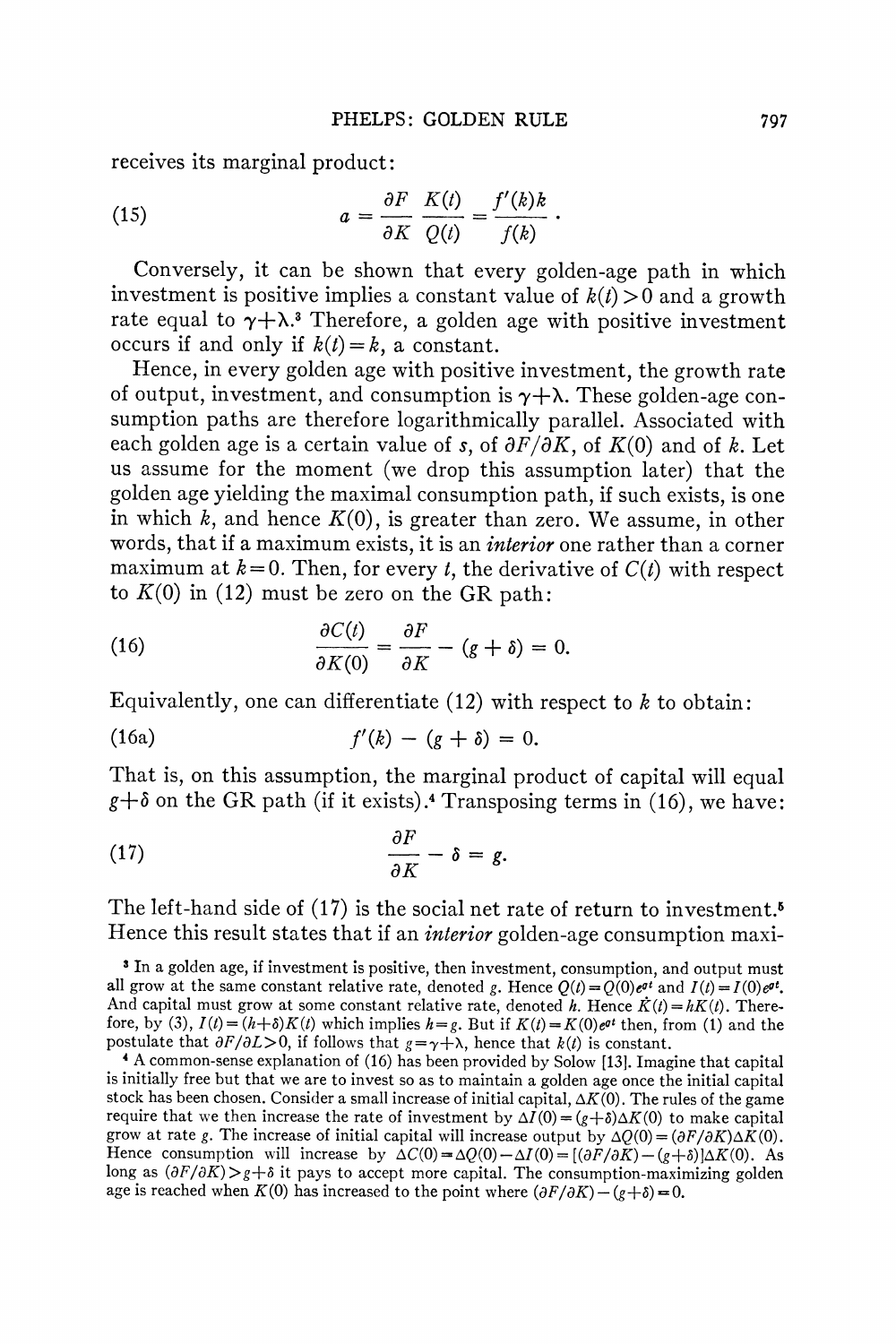**mum exists, it is where the social net rate of return to investment equals the golden-age growth rate. This is the first (and most general) way to characterize the GR path in purely technological terms.** 

**The other technological characterization is obtained by multiplying**  both sides of (17) by  $K(t)/Q(t)$  and rearranging terms:

(18) 
$$
\frac{\partial F}{\partial K} \frac{K(t)}{Q(t)} = (g + \delta) \frac{K(t)}{Q(t)} = \frac{I(t)}{Q(t)}.
$$

**Hence** 

(19) 
$$
s = \frac{\partial F}{\partial K} \frac{K(t)}{Q(t)}.
$$

**This states that on the interior GR path the saving ratio is equal to the elasticity of output with respect to capital. (This was the characterization of the GR path employed by Swan and the present author; of course, such a capital elasticity exists only in one-commodity models in which output is a function of "capital.")** 

**Conditions (17) and (19) can be translated into "market" terms if the economy is purely competitive and free of externalities in produc**tion. On these assumptions,  $\partial F/\partial K$  is the gross rental rate of capital and  $(\partial F/\partial K)$  –  $\delta$  is the (equilibrium) rate of interest. Then (17) implies that **on the interior GR path the interest rate is equal to the golden-age growth rate. (19) implies that the saving ratio equals capital's gross relative share, or that net investment equals net profits.** 

**Now we shall investigate the conditions for the existence of the GR path. For this purpose we adapt, in Figure 1, a diagram first presented by Pearce [6] and later employed by Koopmans [5]. It is a diagram**  of the relation between  $K(0)$  and  $C(0)$  in a golden age as given by (1) **and (12):** 

(20) 
$$
C(0) = F[K(0), L_0] - (g + \delta)K(0).
$$

(Some readers may wish to diagram  $c = f(k) - (g + \delta)k$  where c is con**sumption per unit effective labor force and observe that c is maximal**  where k is such that  $f'(k) = g + \delta$ .)

Figure 1 depicts a golden-age consumption maximum at  $K(0) = \hat{K}(0)$ where  $(\partial F/\partial K) = g + \delta$ . It is easy to see from the diagram, however, that **there are two cases in which no such interior GR maximum exists.** 

$$
\lim_{h\to 0}\left\{\left[\frac{\partial C(t+h)}{\partial C(t)}-1\right]\bigg/h\right\}.
$$

**For a discussion of the rate of return to investment see Solow [12].** 

**<sup>5</sup> By the (instantaneous) social net rate of return to investment at time t we mean**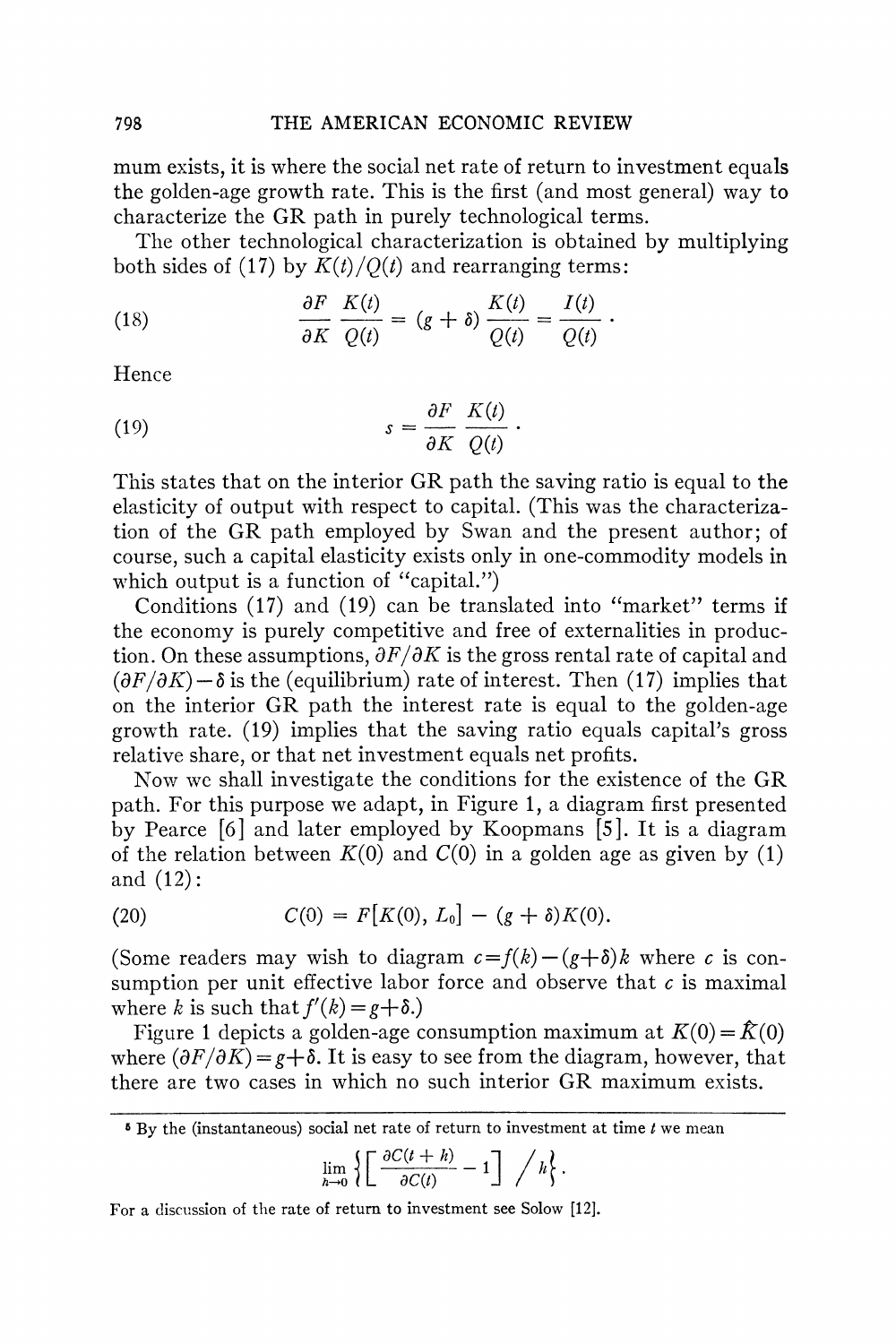

**FIGURE 1** 

In one case, neither an interior nor a corner maximum exists. This is **the case in whiich** 

$$
\lim_{K\to\infty}\frac{\partial F}{\partial K} > g+\delta;
$$

then the  $Q(0)$  curve is everywhere steeper than the  $I(0)$  line so that the distance between them always increases with  $K(0)$ . It is easy to see **that this case implies** 

$$
\lim_{K\to\infty}\frac{Q(0)}{K(0)}\geq g+\delta.
$$

**Wlhile our assumptions on the production function do not exclude this**  possibility, it can be shown however that, if  $g + \delta > 0$ , this case can arise **only if positive output can be produced without labor. Proof:**   $(Q/K) = F(1, L/K)$ . Hence

$$
\lim_{K\to\infty}\frac{Q}{K}=F(1, 0).
$$

But  $F(1, 0) = 0$  if  $F(K, 0) = 0$ . Hence

$$
\lim_{K \to \infty} \frac{Q}{K} \ge g + \delta > 0
$$

**only if labor is not required for positive production.** 

**The other case in which no interior maximum exists occurs when**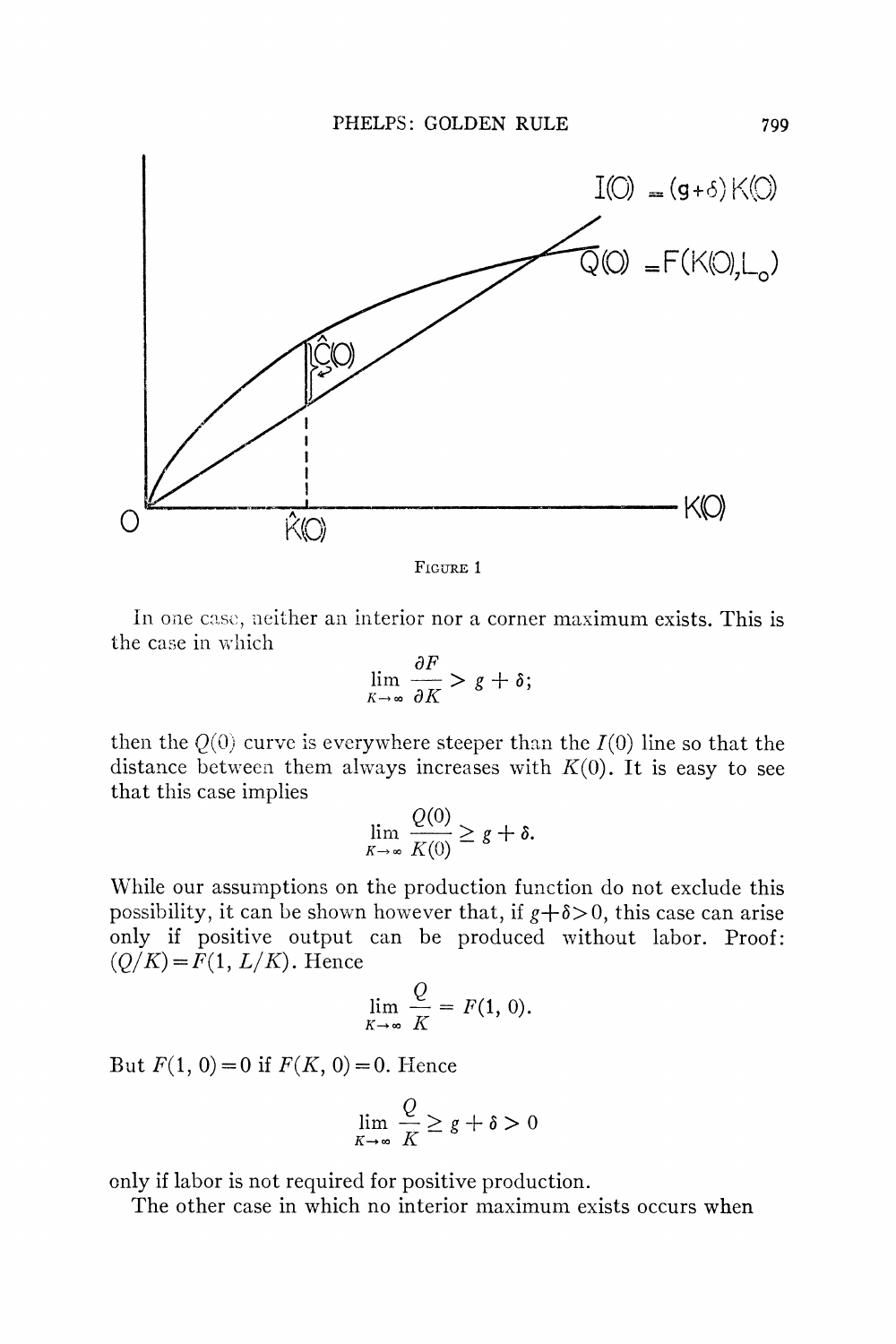$$
\lim_{K\to 0}\frac{\partial F}{\partial K}\leq g+\delta;
$$

then the  $Q(0)$  curve is everywhere flatter than the  $I(0)$  line so that a corner maximum exists at  $K(0) = 0$ . We shall show that, in this case,  $K(t) = 0$  can be considered the GR path.

There are two sub-cases to consider. Suppose first that  $F(0, L_0) > 0$ . **Then** 

$$
\lim_{K \to 0} \frac{\partial F}{\partial K} \cdot \frac{K(t)}{Q(t)} = 0
$$

since  $Q(t)$  does not go to zero in the limit. Hence, when  $K(t) = 0$ ;

$$
\frac{\dot{Q}(t)}{Q(t)} = \left[ \lim_{K \to 0} \frac{\partial F}{\partial K} \cdot \frac{K(t)}{Q(t)} \right] \frac{\dot{K}(t)}{K(t)} + \left[ 1 - \lim_{K \to 0} \frac{\partial F}{\partial K} \cdot \frac{K(t)}{Q(t)} \right] (\gamma + \lambda) = \gamma + \lambda.
$$

**That is, output grows at the usual golden-age rate, or "natural" rate**   $\gamma + \lambda$ . So does consumption. This golden-age path,  $C(t) = F(0, L_0)e^{gt}$ , is **maximal and hence it is the GR path since** 

$$
\lim_{K\to 0}\frac{\partial F}{\partial K}\leq g+\delta;
$$

**investment would have to increase more than output to maintain a golden age with positive**  $k(t)$ **.<sup>6</sup>** 

The other sub-case is  $F(0, L_0) = 0$ . In this case the  $Q(0)$  curve lies uniformly below the  $I(0)$  line (since they both start from the origin and  $I(0)$ ) **rises more steeply from the start). This implies that no golden age with**   $K(0) > 0$  is possible for it would require  $I(t) > O(t)$ . But  $K(t) = 0$  clearly **implies a "golden age" for then**  $C(t) = Q(t) = I(t) = F(0, L_0e^{(\lambda+\gamma)t}) = 0$ **. Since this is the only golden age that exists, it is the maximal golden age and hence the GR path.** 

Summarizing, if labor is required for positive output and  $g + \delta > 0$  then **a GR path always exists in the model under consideration. If there exists a** golden-age capital path  $K(t) = K(0)e^{qt}$  such that  $(\partial F/\partial K) = g + \delta$  then this is the GR path; if there does not exist such a path then  $K(t) = 0$  is the GR path. In short,  $K(t) = K(0)e^{qt}$  produces the GR path if  $(\partial F/\partial K) = g + \delta$  for some  $K(0) > 0$  or if  $(\partial F/\partial K) < g + \delta$  when  $K(0) = 0$ .

**The Harrod-Domar case. To illustrate the fact that no neoclassical assumptions are required for the existence of the GR path, we now drop the assumptions of twice differentiability, strict concavity and everywhere positive marginal products and specialize (1) to the Harrod-**

**<sup>6</sup>** Note that on this GR path, where  $K(t) = 0$ , the saving ratio and capital's relative share are **equal, since they are both equal to zero. But the interest rate may be less than the growth rate.**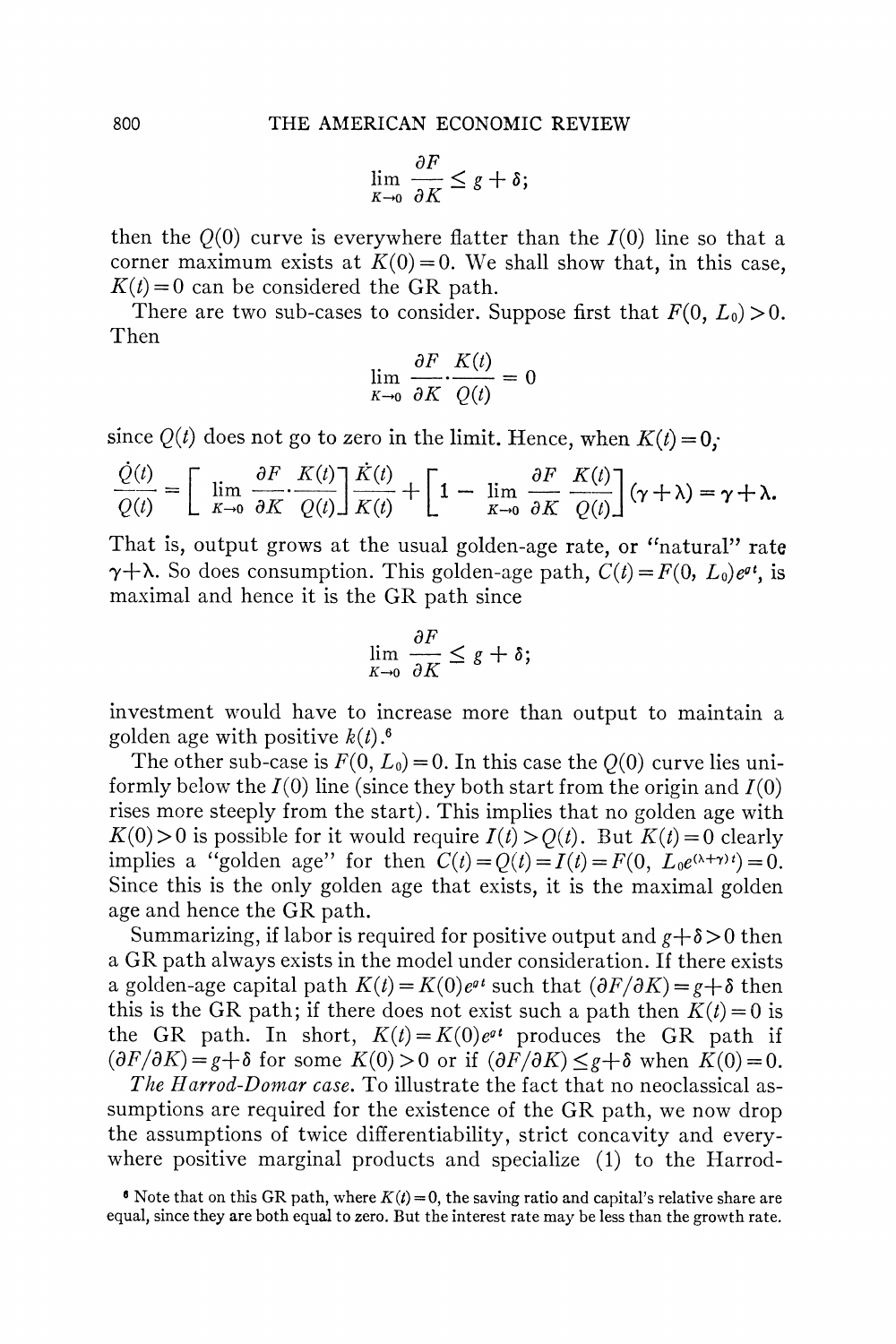**Domar case:** 

(1b) 
$$
Q(t) = \min \left[ \alpha K(t), \beta e^{\lambda t} L(t) \right].
$$

**We retain equations (2), (3), and (4).** 

**By virtue of (2) and the constant returns to scale implied by (lb):** 

(21) 
$$
Q(t) = L_0 e^{(\gamma + \lambda)t} \min \left[ \alpha \frac{K(t)}{L_0 e^{(\gamma + \lambda)t}}, \beta \right]
$$

**or** 

(21a) 
$$
Q(t) = L_0 e^{(\gamma + \lambda)t} \min [\alpha k(t), \beta].
$$

It is easy to show again that if  $k(t)$  is equal to any constant  $k > 0$  then. provided the restraint  $I(t) \leq Q(t)$  is satisfied, golden-age growth results. **Clearly output, capital and investinent will grow at the constant rate**   $g=\gamma+\lambda$ ; hence, so will consumption. As before,  $s=(g+\delta)K(0)/Q(0)$ ; if  $\alpha K(0) \leq \beta L_0$  (meaning that capital is not in surplus) then  $(K(0)/O(0))$  $=1/\alpha$  and if  $\alpha K(0) > \beta L_0$  then  $(K(0)/Q(0)) = (K(0)/\beta L_0)$ .  $\partial F/\partial K$  will be constant, either equal to  $\alpha$  (if labor is in surplus) or zero (if capital **is in surplus).** 

Conversely,  $k(t)$  is constant in every golden age with positive invest**ment. If investment (hence output and consumption) is growing at some constant rate, g, and capital is growing exponentially then capital must**  also be growing at rate g. Now if g were less than  $\gamma + \lambda$ , then labor would **become redundant (if it was not initially) and the unemployment ratio would grow nonexponentially, which contradicts the notion of a golden**  age; if g were greater than  $\gamma + \lambda$ , then labor would eventually become **scarce (if it were not initially) and growth of output at the rate g would then be impossible Hence, in a golden age with positive investment,**  capital grows at the rate  $\gamma + \lambda$  and  $k(t)$  is therefore constant. Therefore, golden-age growth with positive investment occurs if and only if  $k(t)$  is **constant.** 

**To investigate the GR path we use Figure 2 which differs from Figure 1 only in that, in (20), we have substituted the Harrod-Domar function**  min  $\lbrack \alpha K(0), \beta L_0 \rbrack$  for  $F[K(0), L_0]$ :

(20') 
$$
C(0) = \min [\alpha K(0), \beta L_0] - (g + \delta) K(0).
$$

**The diagram depicts an interior golden-age consumption maximum at**   $K(0) = \beta L_0/\alpha$ . At this point the capital stock is just large enough to **employ the entire labor force. A larger capital stock would put capital in surplus; a smaller stock would cause a surplus of labor. In the Harrod-Domar model, therefore, the interior GR path, if it exists, is the goldenage path in which there is full employment of both labor and capital.**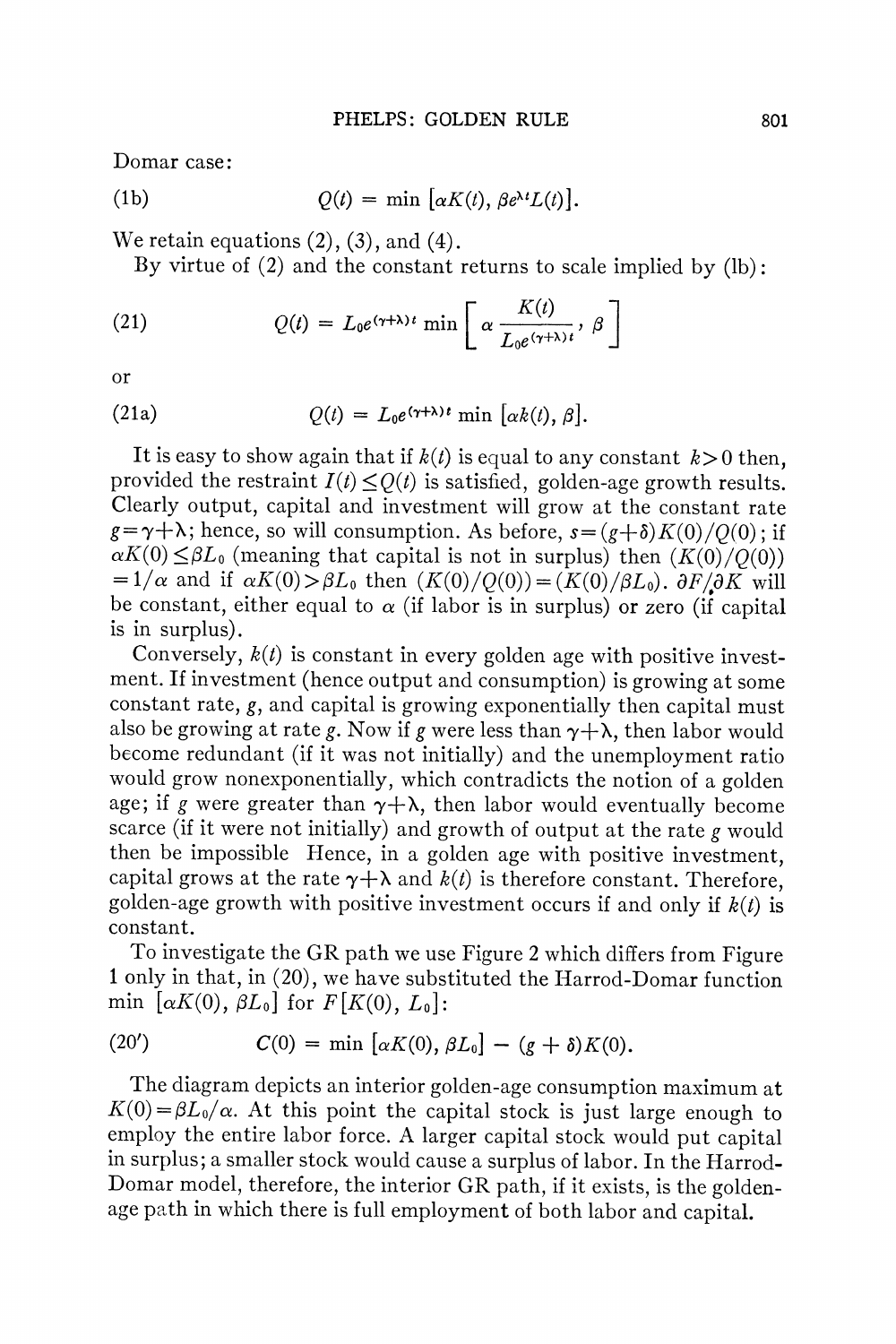

**What of the usual characterizations of the GR path in terms of the interest rate and capital's relative share? On the interior GR path the**  saving ratio is  $(g+\delta)/\alpha$  and the growth rate  $\gamma+\delta$ . But relative shares **and the rate of interest are indeterminate: we can say only that capital's share is between zero and one and that the interest rate is between zero**  and  $\alpha-\delta$ . But it is true that this interior GR path is the only golden-age **path with positive investment in which it is possible that the saving ratio equal capital's share and the interest rate equal the growth rate; for in all other positive-investment golden ages capital's relative share and the interest rate are determinate and do not satisfy these equalities. Thus it remains valid that if there exists a golden age in which the interest rate equals the growth rate and the saving ratio equals capital's relative share, then this golden-age path is the GR path. Hence the Golden Rule theorem applies to the Harrod-Domar model as well as to the neoclassical model. (See Robinson [10] and Samuelson [11] for similar comments on more complicated fixed-coefficient models.)** 

**As in the neoclassical case, however, an interior GR path may not**  exist. Figure 2 shows that if  $\alpha < g + \delta$  then no golden age with positive **investment exists, hence no interior GR. path. In this case the "golden**  age"  $K(t) = Q(t) = I(t) = C(t) = 0$  is the only possible golden age; hence **it can be regarded as the GR path.** 

**Note that, in the Harrod-Domar case, either an interior or a corner GR path must exist since positive labor input is required for positive output.**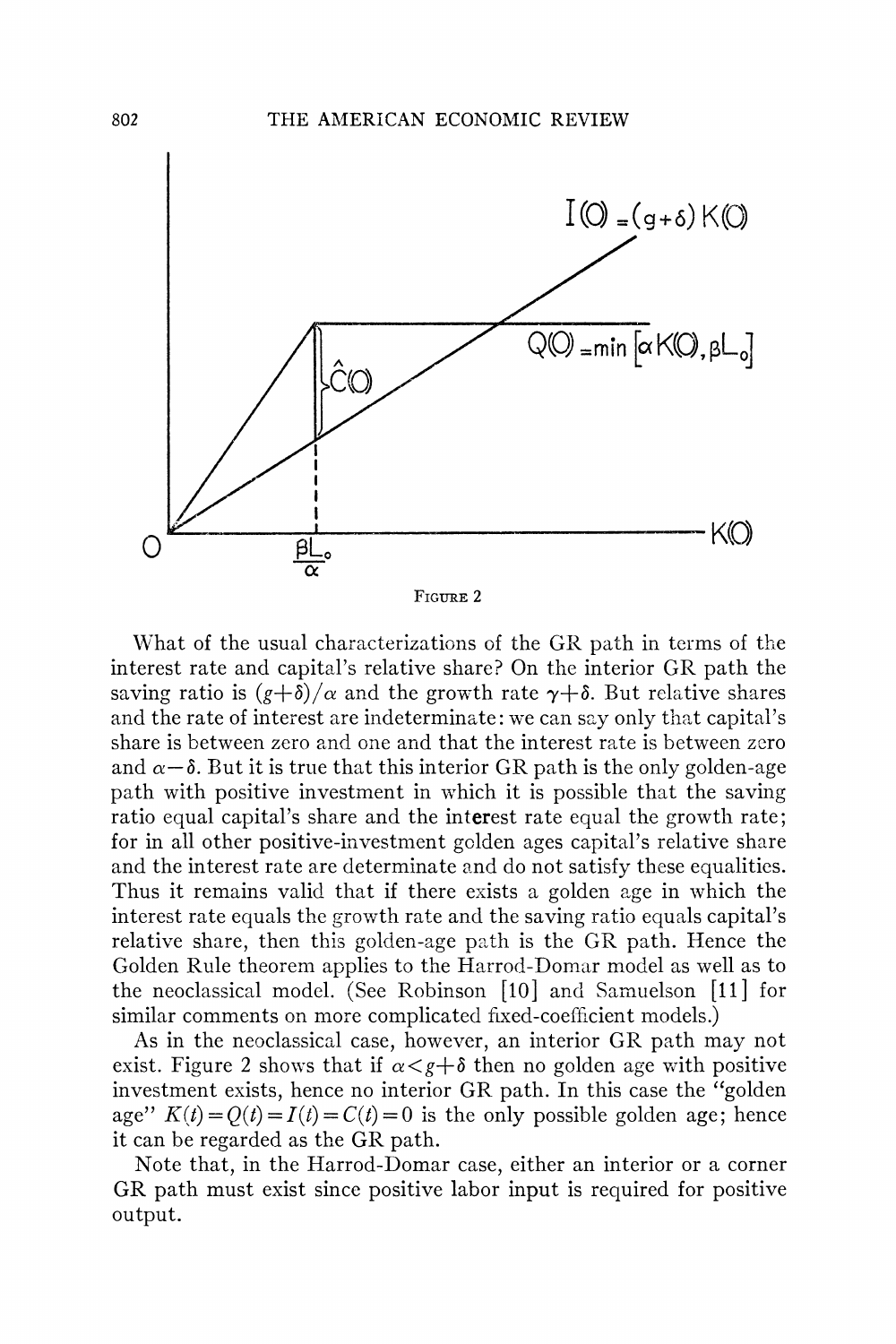### **B. The Necessity that Technical Progress Be Labor-Augmenting**

**The necessity that any technical progress be describable as laboraugmenting for the existence of a positive-investment (interior) GR path follows from analyses of technical progress by Diamond [4], Robinson [9] and Uzawa [16]. I shall merely indicate one line of proof.** 

**The existence of an interior GR path depends upon the existence of a continuum of logarithmically parallel growth paths on which output, consumption, and investment all grow at some common exponential rate, say g. Since investment grows at rate g and has always been doing so, capital also grows at rate g on each of the paths.** 

Suppose that the production function is neoclassical (see (1a)) and is **homogeneous of degree one:** 

(22) 
$$
Q(t) = F[K(t), L(t); t].
$$

**Differentiating this totally with respect to time and dividing the result**ing equation by  $Q(t)$  yields

(23) 
$$
\frac{\dot{Q}(t)}{Q(t)} = a(t) \frac{\dot{K}(t)}{K(t)} + [1 - a(t)] \frac{\dot{L}(t)}{L(t)} + \frac{F_t}{Q(t)}
$$

where  $a(t)$ , capital's relative share at t, denotes  $(\partial F/\partial K)/(K(t)/Q(t))$ , so that, by Euler's theorem,  $1-a(t) = \frac{\partial F}{\partial L} / \frac{L(t)}{\partial L} = \frac{\text{labor's}}{\text{labor's}}$ share.  $F_t/Q(t) = (\partial F/\partial t)/Q(t)$  is the relative rate of technical progress **at time t.** 

**If the aforementioned parallel paths exist, we may substitute g for**   $Q(t)/Q(t)$  and  $\dot{K}(t)/K(t)$  and obtain

(24) 
$$
\frac{F_i/Q(t)}{1 - a(t)} = g - \frac{\dot{L}(t)}{L(t)} = \Phi(t).
$$

**Hence, the rate of technical progress expressed as a ratio to labor's relative share is a function solely of time (independent of the capitallabor ratio) if these parallel paths exist.** 

**Diamond [4] has shown the equivalence of the property expressed in (24) and the Harrod-neutrality, for all K, L, and t, of the technical**  progress represented by  $F[K(t), L(t); t]$ . (By definition, progress is **Harrod-neutral if and only if relative shares or the capital-output ratio are constant over time for a constant rate of interest or marginal product of capital.)** 

**Now the Robinson-Uzawa theorem [9] [16] proves that if technical progress is everywhere Harrod-neutral then technical progress can be described as purely labor-augmenting :'** 

**<sup>7</sup> There are cases in which Harrod-neutral progress can be described as capital-augmenting. The Cobb-Douglas function is such a case (and the only case under constant returns to scale)**  for the function  $K^{\alpha}[A(t)L]^{1-\alpha}$  can be written  $[B(t)K]^{\alpha}L^{1-\alpha}$ .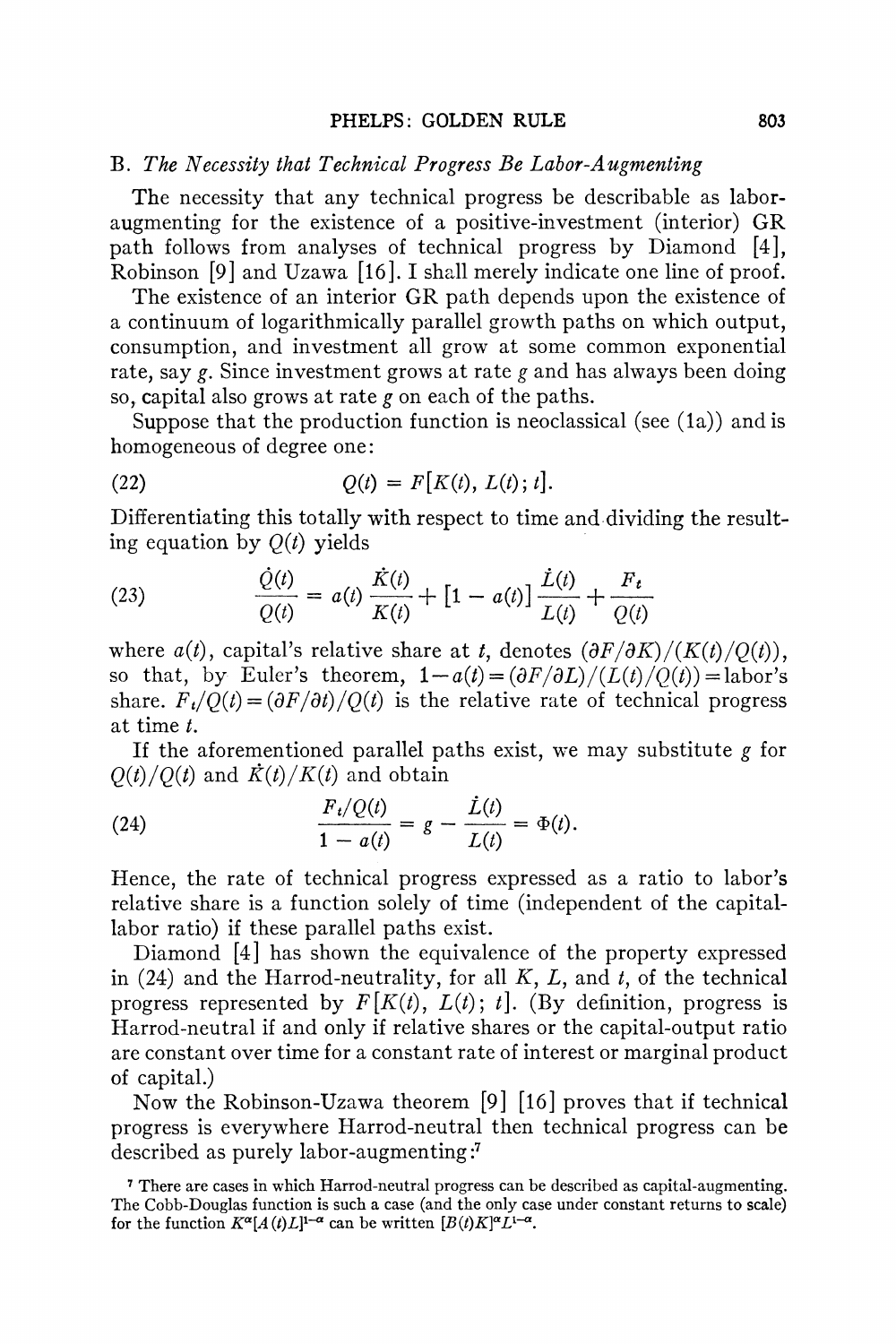(25) 
$$
Q(t) = F[K(t), L(t); t] = G[K(t), A(t)L(t)].
$$

**All this proves that, if an interior GR path exists, any technical progress present must be describable as labor-augmenting.** 

Note that if  $O(t)$  and  $K(t)$  both grow exponentially at rate g then, by constant returns to scale,  $A(t)L(t)$  or "effective labor" must also grow exponentially at rate  $\epsilon$ . (It is not essential that  $A(t)$  and  $L(t)$  each grow **exponentially.)** 

**Labor augmentation is, of course, a very restrictive type of technical progress. But the notion of the Golden Rule path has considerable heuristic value even if progress cannot be described as labor-augmenting or even as "factor-augmenting" in general. It will be shown in the next part of this paper that there still exists in these cases a critical path**which we call the Quasi-Golden-Rule path—having, in one respect, the **same normative significance as the GR path.** 

## **II. Inefficient Growth Paths**

**The preceding analysis can be made to show immediately that some golden-age paths are inefficient. Consider any golden age in which the capital-effective labor ratio forever exceeds its GR value. It will be dominated by a policy of immediately gobbling up the "excess" capital and forever after maintaining the capital-effective labor ratio at its GR value, i.e., following the GR path; such a policy will clearly make consumption higher at every point in time. It follows that any investment policy which at some point permanently fixes the capital-effective labor ratio at a level exceeding the GR level is inefficient and therefore cannot be optimal (since a policy to be optimal must be optimal at every stage).** 

**In the author's reply to Pearce an obvious generalization of this result to non-golden-age paths was conjectured: "Any policy which causes the capital-output ratio [equivalently, the capital-effective labor ratio, since the one ratio is a monotonically increasing function of the other] permanently to exceed-always by some minimum finite amount-its GR level is inefficient and hence cannot be optimal" [8, p. 1099]. A proof of this conjecture was later communicated to the author by Tjalling Koopmans. In what follows we present what is essentially Koopmans' proof and then employ the technique to prove an analogous theorem for the case in which technical progress must be described as (at least partially) capital-augmenting, for the case of nonexponential labor growth and factor augmentation, and finally for the case in which technical progress cannot necessarily be described as factor-augmenting.** 

**We confine our analysis to the neoclassical production function, although the theorems proved clearly carry over to the Harrod-Domar production function.**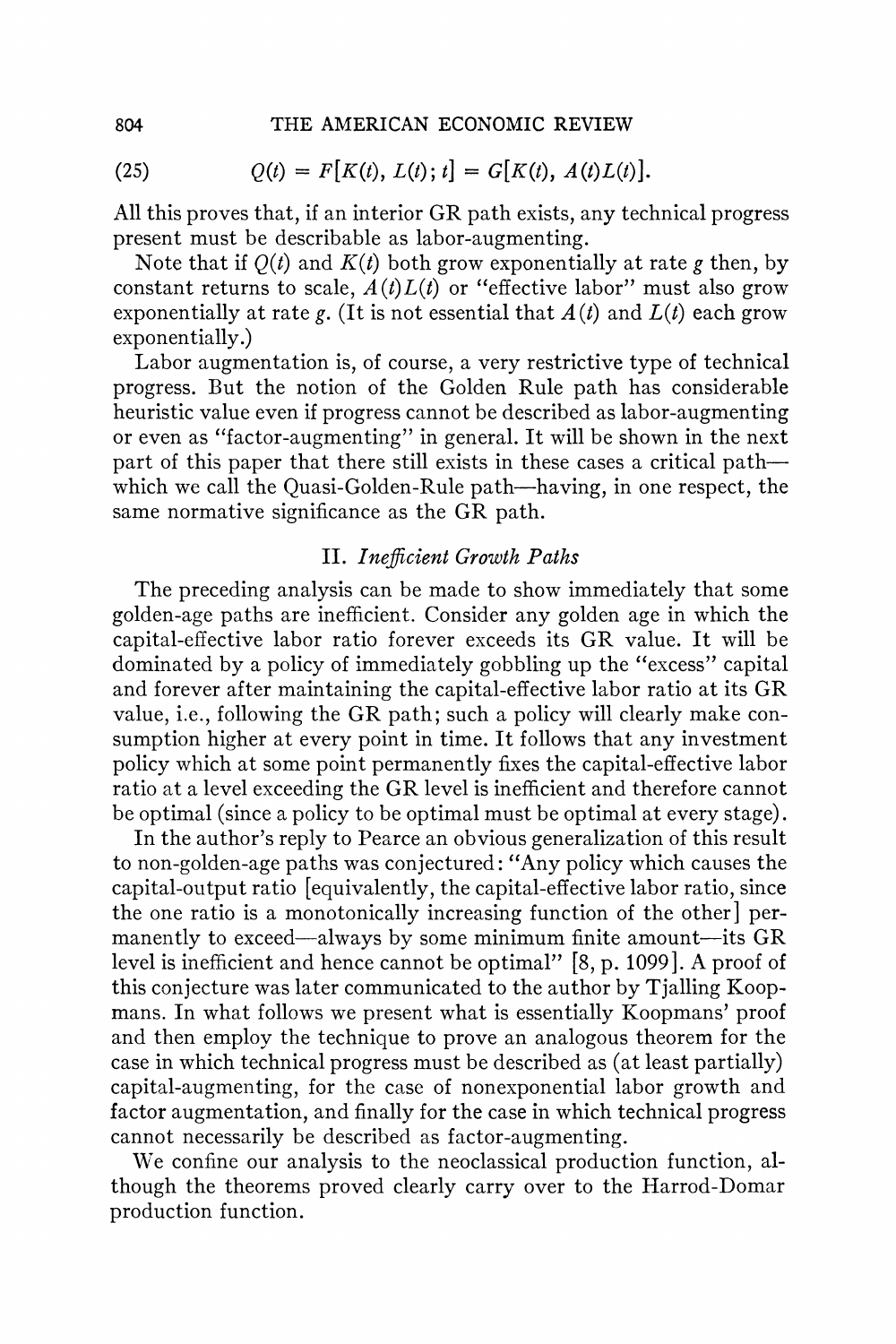#### **A. Pure Labor Augmentation at a Constant Rate**

**Suppose first that technical progress can be described as solely laboraugmenting and that the rate of labor augmentation is a constant, X.**  Then, as was shown above, when  $k(t)$  is fixed, the consumption path is **given by the equation** 

(12) 
$$
C(t) = [f(k) - (\gamma + \lambda + \delta)k]L_0e^{(\gamma + \lambda)t}
$$

where  $f'(k) > 0$ ,  $f''(k) < 0$ .

We show now that if  $k(t)$  is not fixed, then the consumption path is **given by the equation** 

(26) 
$$
C(t) = [f(k(t)) - (\gamma + \lambda + \delta)k(t) - k(t)]L_0e^{(\gamma + \lambda)t}
$$

**Proof: From (3), (4), and (9) we have** 

(27) 
$$
C(t) + K(t) + \delta K(t) = L_0 e^{(\gamma + \lambda)t} f(k(t))
$$

**or** 

(28) 
$$
\frac{C(t)}{L_0 e^{(\gamma+\lambda)t}} = f(k(t)) - \delta k(t) - \frac{\dot{K}(t)}{L_0 e^{(\gamma+\lambda)t}}.
$$

**Now, differentiating k(t) with respect to time, we have** 

(29) 
$$
\dot{k}(t) = \frac{K(t)}{L_0 e^{(\gamma + \lambda)t}} - (\gamma + \lambda) \frac{K(t)}{L_0 e^{(\gamma + \lambda)t}}
$$

**or** 

(30) 
$$
\frac{\dot{K}(t)}{L_0 e^{(\gamma + \lambda)t}} = \dot{k}(t) + (\gamma + \lambda) k(t).
$$

**Substituting (30) into (28) yields (26).** 

Assume now that there exists a GR path, hence a GR value of  $k(t)$ , **say k. For simplicity only, we assume that the GR maximum is an in**terior one so that  $\hat{k}$  is determined by the equation, derived from  $(12)$ **(see also (16a)):** 

(31) 
$$
f'(k) = \gamma + \lambda + \delta.
$$

As a consequence of (31), the expression  $f(k) - (\gamma + \lambda + \delta)k$  is monotonically increasing in k up to  $k = \hat{k}$  and monotonically decreasing in k for all  $k > \hat{k}$ .

**Consider now any capital-path which "violates" the Golden Rule in that, at some point in time (perhaps initially) and thereafter, it keeps the capital-effective labor ratio in excess of its GR value by at least some**  positive, constant amount. That is, consider any path  $k(t)$  such that, for all  $t \geq t_0 \geq 0$ ,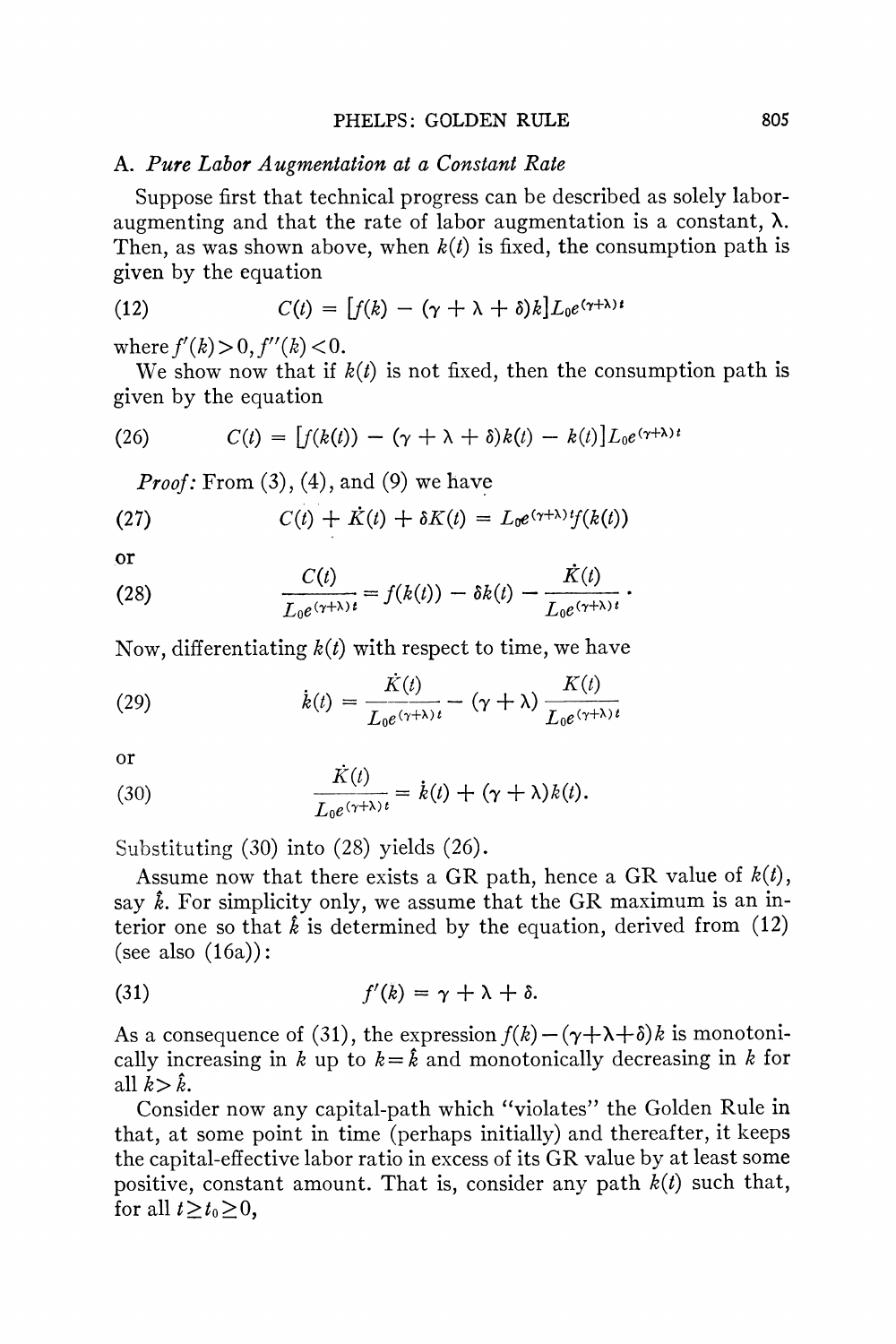(32)  $k(t) \geq \hat{k} + \epsilon$ ,  $\epsilon > 0$  and independent of *t*.

**Then the following theorem can be proved:** 

**Any path satisfying (32) is "dynamically inefficient" or (equivalently) "dominated," for there always exists another path which, starting from the same initial capital stock, provides more consumption at least some of the time and never less consumption.** 

*Proof:* **Define another path,**  $k^*(t)$ **, such that** 

(33) 
$$
k^*(t) = \begin{cases} k(t), & 0 \leq t < t_0; \\ k(t) - \epsilon, & t \geq t_0. \end{cases}
$$

In the first interval,  $0 \le t \le t_0$ , the two paths are identical so that  $C^*(t) = C(t)$  in this interval (which will not exist if  $t_0 = 0$ ). At  $t = t_0$ , the **starred path gives a discontinuous consumption bonus, for an amount of**  capital equal to  $\epsilon L_0 e^{gt_0}$  is instantly consumed so as to make  $k^*(t)$  $=k(t)-\epsilon$  at  $t=t_0$ . In the remaining interval,  $t>t_0$ , the difference be**tween the consumption rate offered by the starred path and the path specified in (32) is implied by (26) to be** 

(34) 
$$
C^*(t) - C(t) = \left\{ \left[ f(k^*(t)) - (\gamma + \lambda + \delta)k^*(t) - k^*(t) \right] - \left[ f(k(t)) - (\gamma + \lambda + \delta)k(t) - k(t) \right] \right\} L_0 e^{(\gamma + \lambda)t}.
$$

But observe that, for all  $t > t_0$ ,  $\dot{k}^*(t) = \dot{k}(t)$  since the two paths differ after  $t_0$  by only a constant,  $\epsilon$ . Hence (33) and (34) imply

(35) 
$$
C^*(t) - C(t) = \left\{ \left[ f(k^*(t)) - (\gamma + \lambda + \delta)k^*(t) \right] - \left[ f(k(t)) - (\gamma + \lambda + \delta)k(t) \right] \right\} L_0 e^{(\gamma + \lambda)t}.
$$

The righthand side of (35) is strictly positive for all  $t > t_0$  since  $k^*(t) \geq \hat{k}$ ,  $k(t) > k^*(t)$  and  $f(k) - (\gamma + \lambda + \delta)k$  is strictly decreasing in k for all  $k > k$ . Hence, in the interval  $t > t_0$  the starred path gives more consumption at **every point in time. Therefore, the starred path dominates the other path**  for it is never worse and is better for all  $t > t_0$ .

To elaborate a little on the last step of the proof, note that  $k^*(t) > \hat{k}$ **because**  $k^*(t)$  is only  $\epsilon$  smaller than  $k(t)$  and the latter is at least  $\epsilon$  larger **than**  $\hat{k}$  **for all** *t***. Figure 3 illustrates why**  $f(k^*(t)) - (\gamma + \lambda + \delta)k^*(t)$  $\frac{\partial f(k(t)) - (\gamma + \lambda + \delta)k(t)}{\partial t}$  for any  $t > t_0$ .

**The theorem can be expressed in another way. Since the social net rate of return to investment (and the competitive rate of interest),**   $f'(k(t)) - \delta$ , is a monotonically decreasing function of  $k(t)$  and indepen**dent of time, an equivalent proposition is that any growth path which keeps the rate of return to investment forever and finitely below its GR value (the golden-age growth rate on the assumption expressed by (31)**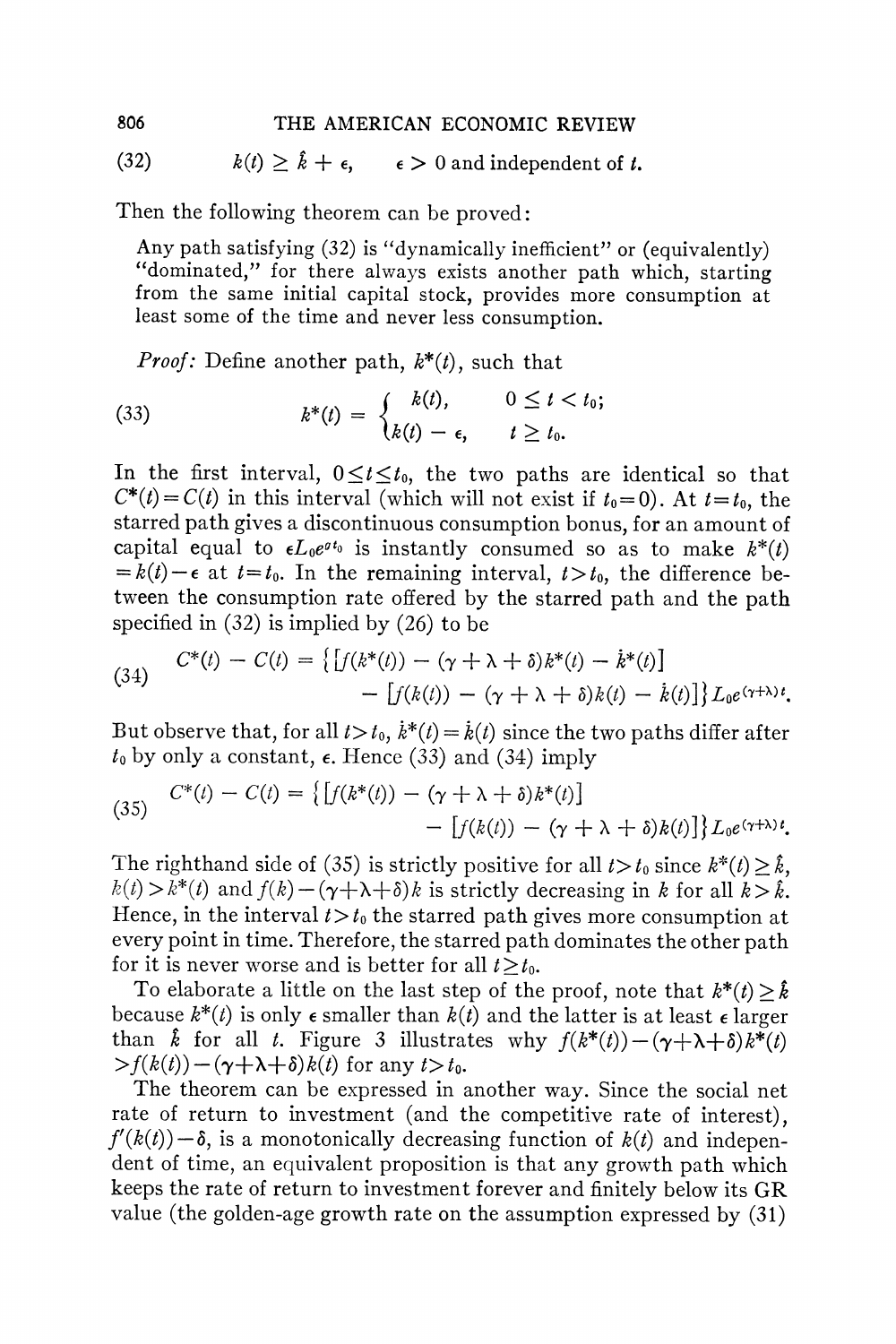

**is dynamically inefficient. Or the proposition can be expressed in terms of the capital-output ratio, as we first conjectured it.** 

Another remark is that the neoclassical assumptions  $f'(k) > 0$  and  $f''(k)$  < 0 for all k are far stronger than necessary for the theorem. If  $f''(k) = 0$  for all  $k > \hat{k}$ , for example (where  $\hat{k}$  is now defined as the smallest  $k$  for which  $f'(k) = (\gamma + \lambda + \delta)$ , then, while the two paths will yield the **same consumption path after to, the starred path still offers the consumption bonus at to, and hence dominates the other path. Secondly, the theorem is trivial in the Harrod-Domar case, where**  $f'(k) = 0$  **for**  $k > \hat{k}$ **, for it simply means that any path which keeps capital permanently in surplus is inefficient, and this hardly needs proving.** 

#### **B.** Factor-Augmenting Progress

We turn now to the case in which technical progress can be described **as factor-augmenting and may be partially or wholly capital-augmenting. Suppose that the rate of capital augmentation is a constant,**   $\mu > 0$ . And suppose once again that we have a neoclassical production **function. Then** 

(36) 
$$
Q(t) = F[e^{\mu t}K(t), e^{\lambda t}L(t)], \quad \mu \geq 0, \lambda \geq 0.
$$

**In the spirit of the first part of this paper, we define** 

(37) 
$$
k(t) = \frac{K(t)}{L_0 e^{(\gamma + \lambda - \mu)t}},
$$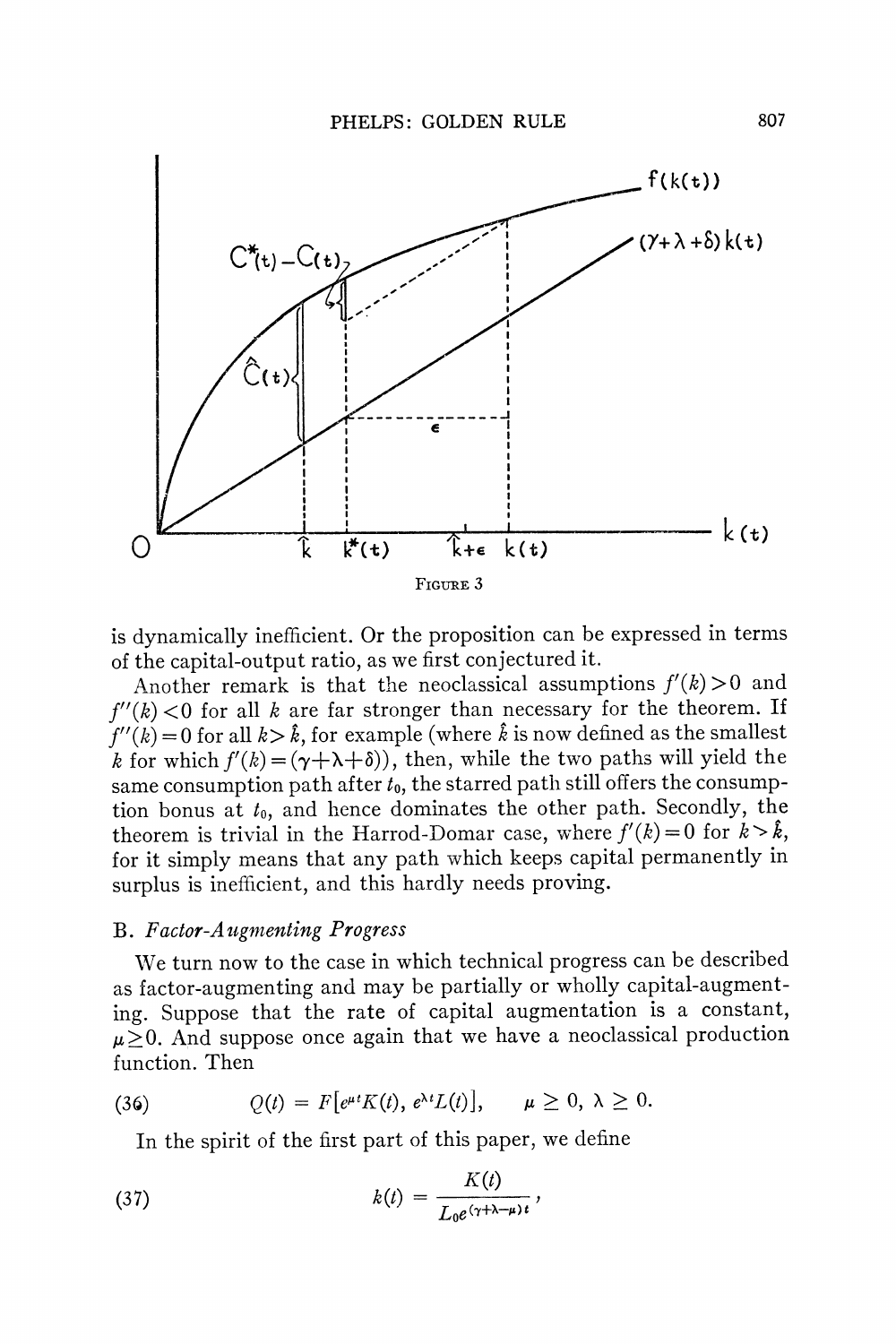**which is the ratio of "effective capital" to "effective labor," and** 

(38) 
$$
f(k(t)) = F[k(t), 1]
$$

**to obtain, by virtue of constant returns to scale,** 

(39) 
$$
Q(t) = L_0 e^{(\gamma + \lambda) t} f(k(t)).
$$

To obtain the consumption path as a function of  $k(t)$ , we follow the **same procedure used to obtain (26). From** 

(40) 
$$
C(t) + K(t) + \delta K(t) = L_0 e^{(\gamma + \lambda) t} f(k(t))
$$

**we have** 

(41) 
$$
\frac{C(t)}{L_0 e^{(\gamma + \lambda - \mu)t}} = e^{\mu t} f(k(t)) - \delta k(t) - \frac{\dot{K}(t)}{L_0 e^{(\gamma + \lambda - \mu)t}}.
$$

**From** 

(42) 
$$
\dot{k}(t) = \frac{K(t)}{L_0 e^{(\gamma + \lambda - \mu)t}} - (\gamma + \lambda - \mu) \frac{K(t)}{L_0 e^{(\gamma + \lambda - \mu)t}}
$$

**we have** 

(43) 
$$
\frac{\dot{K}}{L_0 e^{(\gamma + \lambda - \mu)t}} = \dot{k}(t) + (\gamma + \lambda - \mu) k(t).
$$

**Hence, from (41) and (43),** 

(44) 
$$
C(t) = \left\{e^{\mu t}f(k(t)) - (\gamma + \lambda + \delta - \mu)k(t) - k(t)\right\}L_0e^{(\gamma + \lambda - \mu)t}.
$$

(If  $\mu=0$ , we obtain (26) again.)

Now we define  $\hat{k}(t)$  as the value of  $k(t)$  which, for fixed  $\hat{k}(t)$  and a par**ticular t, maximizes C(t). For simplicity only we assume an interior maxi**mum is attained so that  $\hat{k}(t)$  is defined by<sup>8</sup>

(45) 
$$
e^{\mu t}f'(\hat{k}(t)) = \gamma + \lambda + \delta - \mu.
$$

Of course,  $e^{\mu t}f'(k(t))$  is just the marginal productivity of capital at time  $t^2$ **Hence the path**  $\hat{k}(t)$  **defined by (45) is a constant interest-rate path** in which the (competitive) interest rate is  $e^{\mu t}f'(k(t)) - \delta = \gamma + \lambda - \mu$ .

We know that  $\hat{k}(t)$  is not the GR path; no family of golden-age paths exist when  $\mu > 0$ , and hence no GR path exists. Nevertheless we shall **dub this path the Quasi-Golden-Rule path. For we shall demonstrate** 

**8** If  $f'(k) > 0$  for all k, as we assume, then  $\gamma + \lambda - \mu > 0$  is required for the existence of such a **value of**  $k(t)$ **.** 

Note that  $\hat{k}(r)$  must be increasing over time if  $\mu > 0$ ; and if  $\lambda + \delta - \mu > 0$ , then so must  $\hat{K}(t)$ , **by (37).**   $\int_{-\infty}^{\infty} dt V'(t)$ 

$$
\mathbf{P} \frac{\partial F(e^{\mu t} K(t), e^{\lambda t} L(t))}{\partial K(t)} = e^{\mu t} \frac{\partial F\left(\frac{e^{\mu t} K(t)}{e^{(\gamma+\lambda)t} L_0}, 1\right)}{\partial \left(\frac{e^{\mu t} K(t)}{e^{(\gamma+\lambda)t} L_0}\right)} = e^{\mu t} f'(k(t)).
$$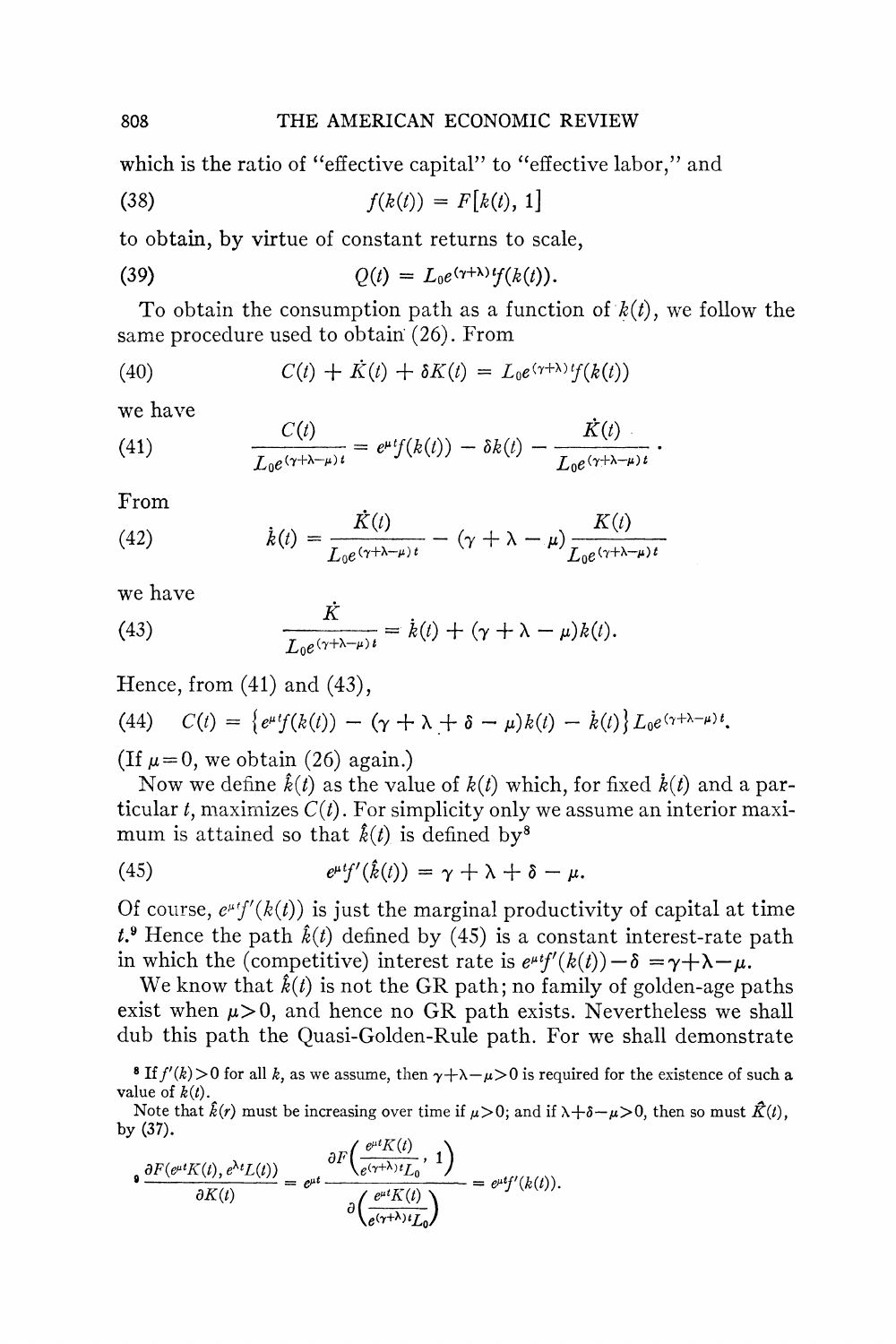**that it is like the GR path in the following respect: Any path which, at some point in time and forever after, keeps the ratio of effective capital**  to effective labor in excess of the Quasi-GR value of that ratio,  $\hat{k}(t)$ , **is dynamically inefficient.10** 

Such a path is one which causes  $k(t)$  to satisfy, for all  $t \geq t_0 \geq 0$ ,

(46) 
$$
k(t) \geq k(t) + \epsilon
$$
,  $\epsilon > 0$  and constant.

**We show now that the following path dominates any such path:** 

(47) 
$$
k^*(t) = \begin{cases} k(t), & 0 < t < t_0; \\ k(t) - \epsilon, & t \ge t_0. \end{cases}
$$

**Comparing the associated consumption paths, we observe first that**  the two paths yield identical consumption paths until  $t<sub>0</sub>$ . At this point **the starred patn yields a consumption bonus, unlike the other path.**  Subsequently,  $\dot{k}^*(t) = \dot{k}(t)$ , since, for  $t > t_0$ ,  $k^*(t)$  and  $k(t)$  differ only by the constant,  $\epsilon$ . Hence for all  $t > t_0$ ,

(48) 
$$
C^*(t) - C(t) = \left\{ \left[ e^{\mu t} f(k^*(t)) - (\gamma + \lambda + \delta - \mu) k^*(t) \right] - \left[ e^{\mu t} f(k(t)) - (\gamma + \lambda + \delta - \mu) k(t) \right] \right\} L_0 e^{(\gamma + \lambda - \mu)t}.
$$

The right-hand side of (48) must be positive for every t, since  $k(t) > k^*(t)$  $\geq k(t)$ , and  $e^{\mu t}f(k(t))-(\gamma+\lambda+\delta-\mu)k(t)$  is, for every t, monotonically decreasing in  $k(t)$  in the range  $k(t) > k(t)$  (since  $k(t)$ ) is maximal and  $f''(k(t)) < 0$ . Hence, the starred path dominates the path which trans**gresses the Quasi-Golden-Rule path. Therefore, any path which violates the Quasi-Golden-Rule path in the manner described in (46) is dynamically inefficient."** 

**<sup>10</sup>While the Quasi-GR path does not dominate other constant interest-rate paths, it does**  dominate all  $k(t)$  paths parallel to it so it is in fact a Generalized Golden Rule path.

<sup>11</sup> We have just shown that (46), that is,  $k(t) \geq \hat{k}(t) + \epsilon$ , is a sufficient condition that a  $k(t)$ path be dominated by another path on which  $k(t)$  is smaller by a constant amount. We show here that  $k(t) > \hat{k}(t)$  is necessary that a path  $k(t)$  be dominated *in this way*; but that  $k(t) > \hat{k}(t)$ **is not sufficient for such dominance.** 

**First** we show that every  $k(t)$  path so dominated is a path along which  $e^{\mu t}f'(k(t)) < \gamma + \lambda + \delta - \mu$ , and hence  $k(t) > \hat{k}(t)$ , for all  $t \geq t_0$ .

**Proof:** Choose any path  $k(t) \geq 0$  and suppose that it is dominated by another path  $k^*(t) = k(t) - \epsilon$ ,  $\epsilon > 0$  for  $t \ge t_0$ . Then, for every  $t \ge t_0$  we have

$$
C^*(t) - C(t) = \{ \big[ e^{\mu t} f(k(t) - \epsilon) - (\gamma + \lambda + \delta - \mu)(k(t) - \epsilon) \big] - \big[ e^{\mu t} f(k(t)) - (\gamma + \lambda + \delta - \mu)k(t) \big] \} L_0 e^{(\gamma + \lambda - \mu)t} \geq 0.
$$

Then it is immediately clear that, for every  $t \geq t_0$ ,  $k(t)$  must exceed  $\hat{k}(t)$ ; that is,  $k(t)$  must lie on the right side of the hill whose peak occurs at  $k(t) = \hat{k}(t)$ , i.e., where  $e^{\mu t}f(k(t)) - (\gamma + \lambda + \delta - \mu)k(t)$ **is at a maximum.** 

This proves that  $k(t) > \hat{k}(t)$  is a necessary condition that a path be dominated in the manner described. We show next that  $k(t) > \hat{k}(t)$  is not a sufficient condition. Consider a path  $k(t) > \hat{k}(t)$ **with** 

$$
\lim_{t\to\infty}\left[k(t)-\hat{k}(t)\right]=0.
$$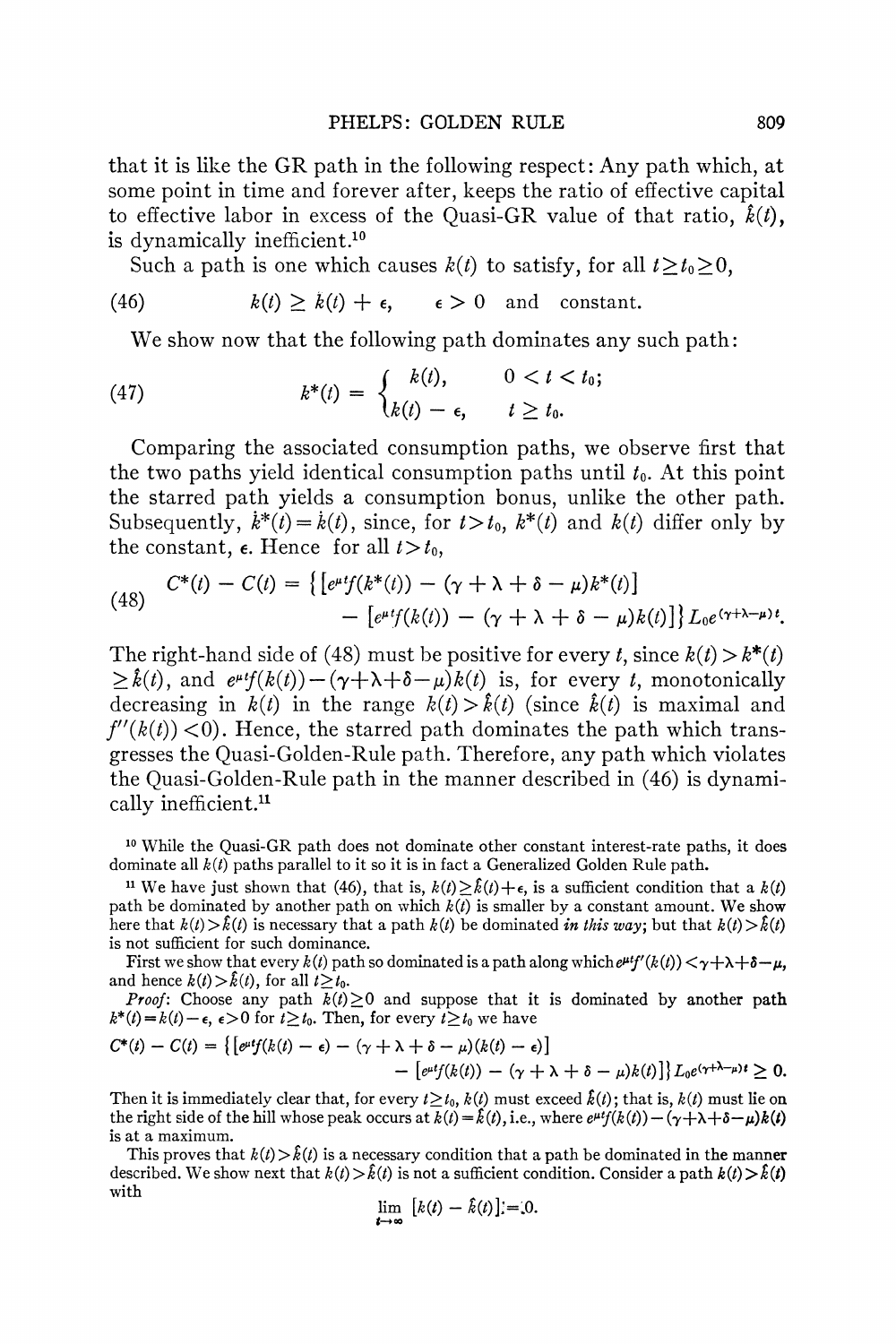**We can relax without difficulty the assumptions that the labor force and the technology increase at constant rates. Further, we may allow**  the depreciation rate at time  $t$ ,  $\delta(t)$ , (the same for capital goods of every **age) to vary with time. Write** 

$$
(49) \qquad Q(t) = F[B(t)K(t), A(t)L(t)]
$$

where  $A(t)$ ,  $B(t)$  and  $L(t)$  are continuously differentiable functions of time. Then, defining  $k(t) = B(t)K(t)/A(t)L(t)$ , one can easily derive

(50)  

$$
C(t) = \left\{ B(t)f(k(t)) - \left[ \frac{\dot{L}(t)}{L(t)} + \frac{\dot{A}(t)}{A(t)} + \delta(t) - \frac{B(t)}{B(t)} \right] k(t) - \dot{k}(t) \right\}
$$

$$
\cdot \frac{A(t)L(t)}{B(t)}
$$

where  $f(k(t)) = F[k(t), 1]$ .

Next we define the Generalized Quasi-GR path,  $\hat{k}(t)$ , by

(51) 
$$
B(t)f'(\hat{k}(t)) = \frac{\hat{L}(t)}{L(t)} + \frac{\hat{A}(t)}{A(t)} + \delta(t) - \frac{\hat{B}(t)}{B(t)}.
$$

**This may be a variable interest-rate path.** 

**It can then be shown, in precisely the same manner as before, that**  any path which makes  $k(t) > \hat{k}(t) + \epsilon$ ,  $\epsilon > 0$ , is dynamically inefficient.<sup>12</sup>

Then, for any  $\epsilon > 0$  and sufficiently large *t*,  $C^*(t) - C(t) = \{ [e^{it}f(k(t) - \epsilon) - (\gamma + \lambda + \delta - \mu)(k(t) - \epsilon) ] \}$  $\left[e^{\mu t}f(k(t)) - (\gamma + \lambda + \delta - \mu)k(t)\right]L_0e^{(\gamma + \lambda - \mu)t} < 0$ 

since, for any  $\epsilon > 0$ ,

**way specified in (47).** 

$$
\lim_{t\to\infty}\left[k(t)-\epsilon-\hat{k}(t)\right]<0
$$

**and** 

 $\left[\varrho^{uf}(k(t)) - (\gamma + \lambda + \delta - \mu)k(t)\right] < \left[\varrho^{uf}(\hat{k}(t)) - (\gamma + \lambda + \delta - \mu)\hat{k}(t)\right]$  whenever  $k(t) < \hat{k}(t)$ . **Hence,**  $k(t) > k(t)$  **is not a sufficient condition that the path**  $k(t)$  **be dominated.** 

**It does not follow that (46) is necessary for a path to be dominated by a path described in (47), although that can probably be shown, at least on certain additional assumptions. In any**  case, it should be emphasized, however, that  $(46)$  is not a necessary condition for a  $k(t)$  path **to be dominated in any way. In other words, it is not argued that (46) is a necessary condition for dynamical inefficiency; it has only been suggested in the present paragraph that (46) is a necessary condition for a path to be dominated by a path which relates to it in the particular** 

**<sup>12</sup>In the purely labor-augmenting case, our theorems imply that all paths which keep the interest rate always finitely below the GR or Quasi-GR value are dynamically inefficient, provided that**  $(L(t)/L(t) + (A(t)/A(t)) + \delta(t)$  **has an upper bound. For if, for all t,**  $r(t) \leq r(t) - r$ **, 7>0,** where  $r(t) = f'(k(t)) - \delta(t)$  and  $\hat{r}(t) = f'(\hat{k}(t)) - \delta(t) = (\hat{L}(t)/L(t)) + (A(t)/A(t))$ , then  $f'(k(t)) - f'(k(t)) \geq \eta$ ; but if  $f''(k) < 0$  and  $f'(k(t))$  is bounded from above (because  $(L(t)/L(t)) + (A(t)/A(t)) + \delta(t)$  is bounded), then it follows that  $k(t) \geq \hat{k}(t) + \epsilon$  for some constant  $\epsilon > 0$ .

But if there is capital-augmenting progress and  $B(t) \rightarrow \infty$  as  $t \rightarrow \infty$ , then our theorems do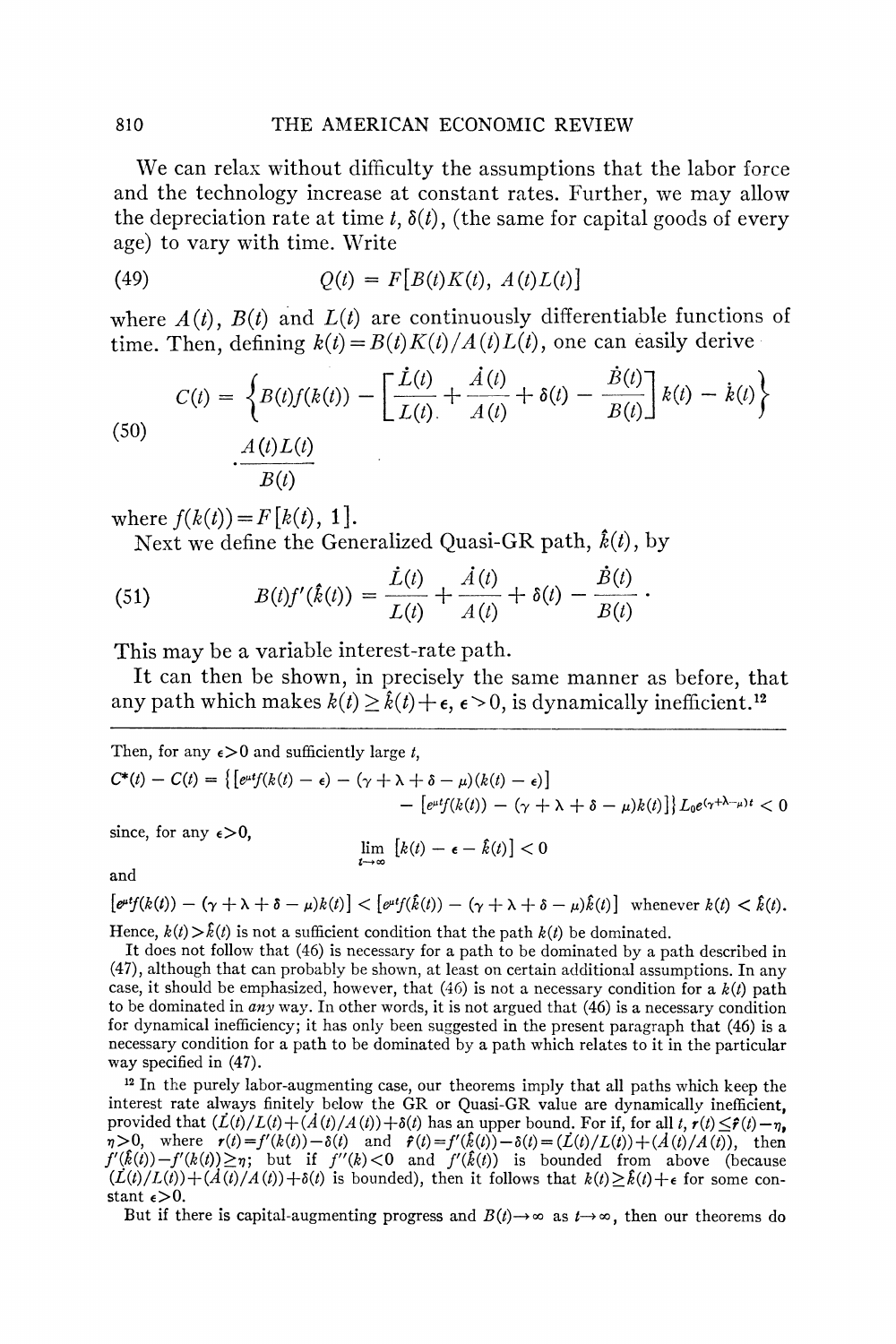**Note that if technical progress is Hicks-neutral, so that** 

$$
Q(t) = A(t) F[K(t), L(t)]
$$

**then, since (by constant returns to scale)** 

$$
A(t) F[K(t), L(t)] = F[A(t) | K(t), A(t) L(t)],
$$

we have  $B(t) = A(t)$  and  $(\dot{B}(t)/B(t)) = (\dot{A}(t)/A(t))$  in (51). In this case, **the interest rate path corresponding to the Generalized Quasi-GR path is the same as for the case of no technical progress; the interest rate**  at *t* equals  $\dot{L}(t)/L(t)$ .

**This observation suggests that if rates of factor augmentation are not defined then the Generalized Quasi-GR interest rate path is just**  the path of  $\dot{L}(t)/L(t)$ . We now demonstrate this.

#### **C. Nonfactor-A ugmenting Progress**

**Here we write the neoclassical production function in the form** 

(52) 
$$
Q(t) = F[K(t), L(t); t].
$$
 (52)

**Then, by constant returns to scale,** 

$$
(53) \tQ(t) = L(t)f(k(t); t)
$$

**where** 

$$
(54) \t\t k(t) = \frac{K(t)}{L(t)}
$$

**and** 

(55) 
$$
f(k(t); t) = F\left[\frac{K(t)}{L(t)}, 1; t\right].
$$

**From (53), (3) and (4) we have** 

(56) 
$$
\frac{C(t)}{L(t)} = f(k(t); t) - \delta k(t) - \frac{K(t)}{L(t)}.
$$

**From (54) we have** 

(57)   
 
$$
\dot{k}(t) = \frac{\dot{K}(t)}{L(t)} - \frac{\dot{L}(t)}{L(t)} k(t).
$$

**not imply that all paths which keep the interest rate finitely below the Quasi-GR value are**  dynamically inefficient. To see this, consider a path such that  $r(t) \leq \hat{r}(t) - \eta$ ,  $\eta > 0$ , where now  $\mathbf{r}(t) = B(t)f'(k(t)) - \delta(t)$  and  $\mathbf{\hat{r}}(t) = B(t)f'(\mathbf{\hat{k}}(t)) - \delta(t) = (L(t)/L(t)) + (A(t)/A(t)) -$ Then  $f'(\hat{k}(t)) - f'(k(t)) \ge \eta/B(t)$ . If  $B(t) \to \infty$  as  $t \to \infty$  then, while  $k(t) > \hat{k}(t)$  for all  $t$ ,  $k(t) \to k(t)$ as  $t \rightarrow \infty$  is possible. Hence " $k(t) \geq \hat{k}(t) + \epsilon$ ,  $\epsilon > 0$ " is not necessarily true of such a path, so the inefficiency of all such low-interest-rate paths is not implied. For  $k(t) > \hat{k}(t)$  is not a sufficient condition that a path  $k(t)$  be dominated, as the preceding footnote showed.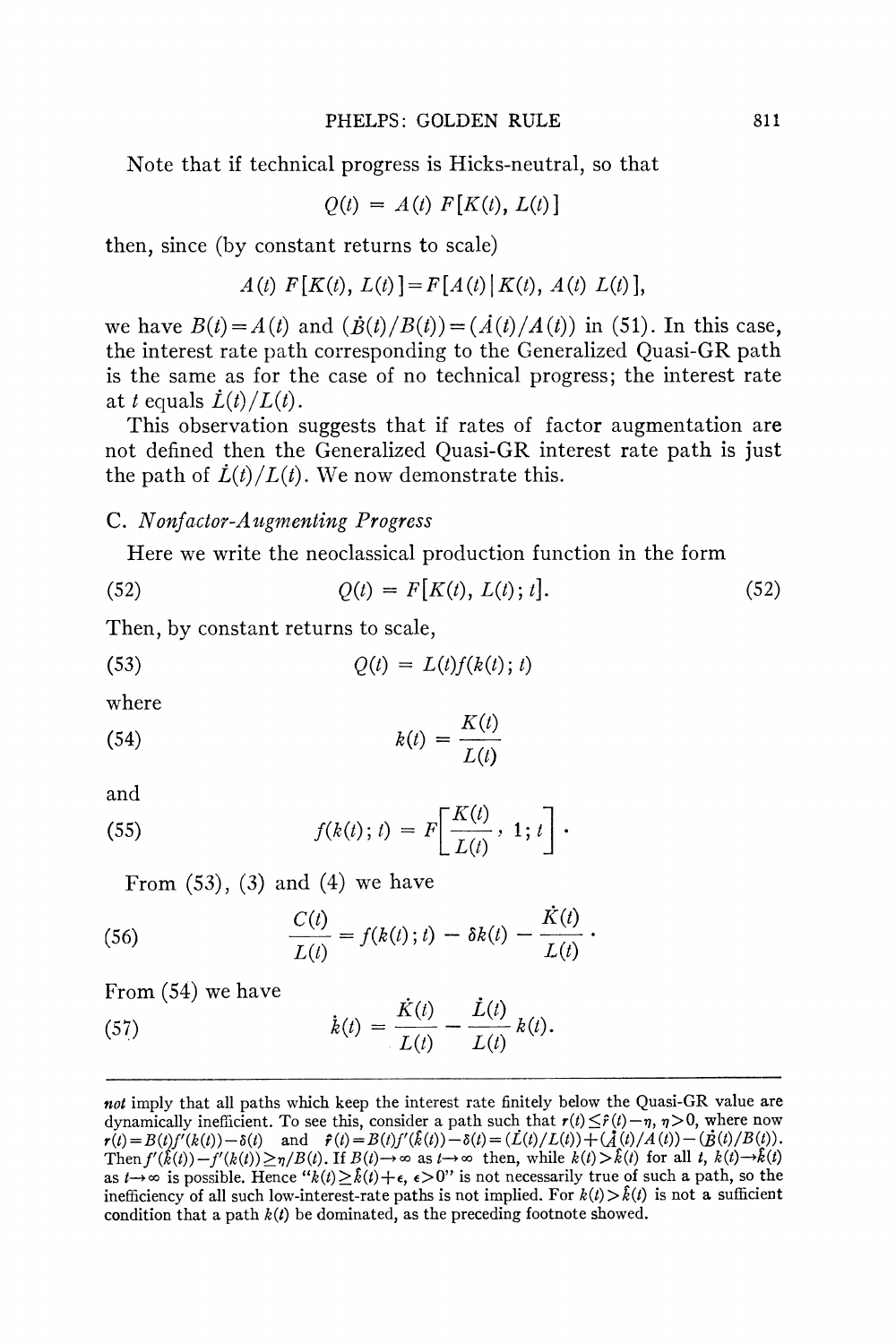**Equations (56) and (57) yield** 

(58) 
$$
C(t) = \left\{ f(k(t); t) - \left[ \frac{\dot{L}(t)}{L(t)} + \delta \right] k(t) - \dot{k}(t) \right\} L(t).
$$

It is clear now that the Generalized Quasi-GR path,  $\hat{k}(t)$ , is defined by

(59) 
$$
f_k(\hat{k}(t); t) = \frac{\dot{L}(t)}{L(t)} + \delta.
$$

**It can be shown, by the same method that we have been using, that**  any path which, at  $t_0$  and forever after, keeps  $k(t) \geq \hat{k}(t) + \epsilon$  is dominated by a path  $k^*(t) = k(t)$ ,  $t < t_0$ ,  $k^*(t) = k(t) - \epsilon$ ,  $t \ge t_0$ , so that such a path is **dynamically inefficient.** 

Note that the interest rate,  $f_k-\delta$ , associated with the Generalized Quasi-GR path is the path of  $\dot{L}(t)/L(t)$  which is independent of *t*. Hence **if technical progress cannot be described in purely input-augmenting**  terms then the critical interest rate path is just the path of  $\dot{L}(t)/L(t)$ .

#### **III. Concluding Remarks**

**It was demonstrated that a Golden-Rule path, that is, a consumption maximizing golden-age path, always exists in the neoclassical and Harrod-Domar models if the labor force increases at a constant rate, the depreciation rate is constant, technical progress, if any, is purely labor-augmenting, labor augmentation occurs at a constant rate, and positive labor is required for positive output. It was also demonstrated that a positive-investment GR path exists only if any technical progress present can be described as purely labor-augmenting.** 

**It was then shown that any path which permanently deepens capital in excess of the GR path is dynamically inefficient-it is dominated with respect to consumption by another path. Further, if labor augmentation or labor-force growth is nonexponential or if technical progress cannot be described as purely labor-augmenting, then, while no GR path will exist, there may exist a Generalized Quasi-GR path having the same property, namely, that any path which permanently deepens capital in excess of that path is dynamically inefficient. (Note that such paths do not exhaust the class of dynamically inefficient paths. For example, even if no Quasi-GR path exists, the growth path produced by a permanently unitary saving ratio is clearly dynamically inefficient.)** 

**Concerning the significance of these findings, I believe that it is of considerable theoretical interest to know that certain growth paths, even growth paths with continuously positive interest rate and less-thanunitary saving ratio, are dynamically inefficient. The practical importance of these findings is arguable. Beware of the weakness of what**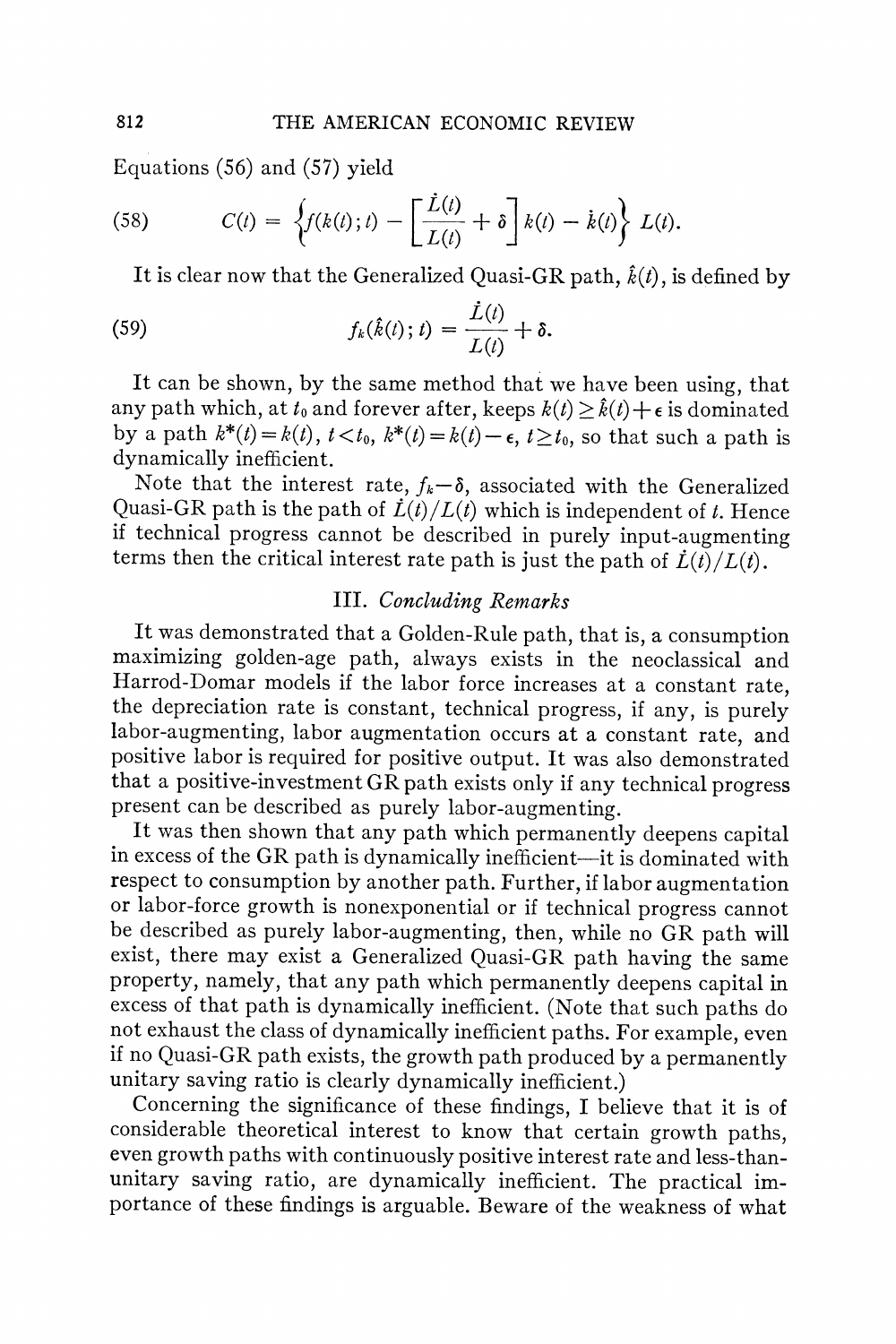**has been proved here. The growth paths shown to be dynamically inefficient are paths on which capital is excessive forever, that is, for infinite time. Whatever a nation does over a finite time cannot be shown to be dynamically inefficient in the sense of this paper; for what the nation does subsequently may save the entire growth path from being dominated."3 At best, the economist armed with this paper can say to a country-be it a Soviet-type economy or a capitalist economy-that its public policies and private propensities are such that, if not eventually changed, dynamical inefficiency will result. But he cannot say that these policies must be changed within the year or in the next billion years.**  Such wisdom is not without practical value, I think. But it is to be hoped **that some day economists will have stronger recommendations to make in the area of growth policy.** 

#### **REFERENCES**

- **1. M. ALLAIS, "The Influence of the Capital-Output Ratio on Real National Income," Econometrica, Oct. 1962, 30, 700-728.**
- **2. M. J. BECKMANN, "Economic Growth and Wicksell's Cumulative Process," Cowles Foundation Discussion Paper 120, June 1961.**
- **3. J. DESROUSSEAUX, "Expansion Stable et taux d'interet optimal," Annales de Mines, Nov. 1961, 31-46.**
- **4. P. A. DIAMOND, "Disembodied Technical Progress in a One-Sector Model," Internat. Econ. Rev., May 1965, 6.**
- **5. T. C. KOOPMANS, "On the Concept of Optimal Economic Growth," Cowles Foundation Discussion Paper 163, Dec. 1963.**
- **6. I. F. PEARCE, "The End of the Golden Age in Solovia," Amer. Econ. Rev., Dec. 1962, 52, 1088-97.**
- **7. E. S. PHELPS, "The Golden Rule of Accumulation," Amer. Econ. Rev., Sept. 1961, 51, 638-43.**
- 8.  $\overline{\hspace{1cm}}$ , "The End of the Golden Age in Solovia: Comment," Amer. **Econ. Rev., Dec. 1962, 52, 1097-99.**
- **9. J. ROBINSON, "The Classification of Inventions," Rev. Econ. Stud., Feb. 1938, 5, 139-142.**
- <sup>4</sup> <sup>1</sup> <sup>4</sup> <sup>4</sup> <sup>4</sup> <sup>4</sup> <sup>4</sup> <sup>4</sup> Neoclassical Theorem," *Rev. Econ. Stud.*, June 1962, 29, **219-26.**
- **11. P. A. SAMUELSON, "Comment," Rev. Econ. Stud., June 1962, 29, 251-54.**
- **12. R. M. SOLOW, Capital Theory and the Rate of Return. Amsterdam 1963.**
- 1<sup>2</sup> Comment," Rev. Econ. Stud., June 1962, 29, 255-57.

**<sup>13</sup>This observation leads to another qualification. In a world of uncertainty, as Pearce has observed [61, an economy may rationally deepen capital "excessively" in order to possess a "war chest" of capital for consumption in the event of an earthquake, a war, and other probabilistic phenomena. If these events never occur, so that the war chest is never consumed and capital is always "excessive," then, while the war chest strategy will be regretted from hindsight, it cannot be said to be irrational. But I doubt that such uncertainties are of sufficient quantitative importance to justify an appreciable war chest.**